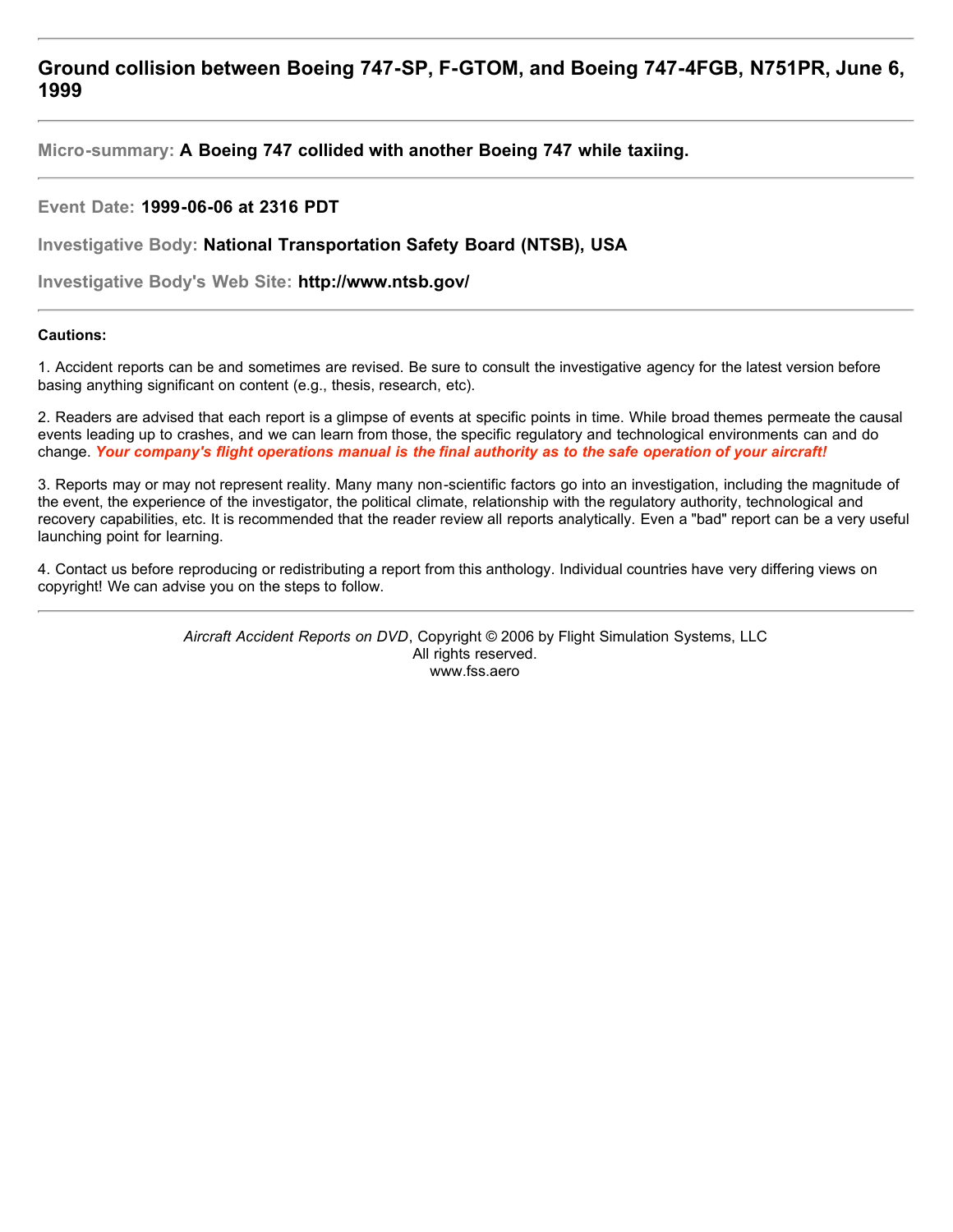| RANS <sub>P</sub>                                                                                                                                                                                                                                                                                                                                                                                                                                                                                                                                                                                                                                                                                                                                                                                                                                                                                                                                                                                                                                                                                                                                                                                                                                                                                                                                                                                                                                                                                                                                                                                                                                                                                                                                                                                                                                                                                                                                                                                                                                                                                                                                                                    |              | NTSB ID: LAX99FA218B<br>Aircraft Registration Number: F-GTOM |          |              |                                  |  |                            |                                                                                                         |                  |  |
|--------------------------------------------------------------------------------------------------------------------------------------------------------------------------------------------------------------------------------------------------------------------------------------------------------------------------------------------------------------------------------------------------------------------------------------------------------------------------------------------------------------------------------------------------------------------------------------------------------------------------------------------------------------------------------------------------------------------------------------------------------------------------------------------------------------------------------------------------------------------------------------------------------------------------------------------------------------------------------------------------------------------------------------------------------------------------------------------------------------------------------------------------------------------------------------------------------------------------------------------------------------------------------------------------------------------------------------------------------------------------------------------------------------------------------------------------------------------------------------------------------------------------------------------------------------------------------------------------------------------------------------------------------------------------------------------------------------------------------------------------------------------------------------------------------------------------------------------------------------------------------------------------------------------------------------------------------------------------------------------------------------------------------------------------------------------------------------------------------------------------------------------------------------------------------------|--------------|--------------------------------------------------------------|----------|--------------|----------------------------------|--|----------------------------|---------------------------------------------------------------------------------------------------------|------------------|--|
| FACTUAL REPORT                                                                                                                                                                                                                                                                                                                                                                                                                                                                                                                                                                                                                                                                                                                                                                                                                                                                                                                                                                                                                                                                                                                                                                                                                                                                                                                                                                                                                                                                                                                                                                                                                                                                                                                                                                                                                                                                                                                                                                                                                                                                                                                                                                       |              | Occurrence Date: 06/06/1999                                  |          |              |                                  |  | Most Critical Injury: None |                                                                                                         |                  |  |
| <b>ÁVIATION</b><br>TrBOP                                                                                                                                                                                                                                                                                                                                                                                                                                                                                                                                                                                                                                                                                                                                                                                                                                                                                                                                                                                                                                                                                                                                                                                                                                                                                                                                                                                                                                                                                                                                                                                                                                                                                                                                                                                                                                                                                                                                                                                                                                                                                                                                                             |              | Occurrence Type: Accident                                    |          |              |                                  |  |                            | Investigated By: NTSB                                                                                   |                  |  |
| Location/Time                                                                                                                                                                                                                                                                                                                                                                                                                                                                                                                                                                                                                                                                                                                                                                                                                                                                                                                                                                                                                                                                                                                                                                                                                                                                                                                                                                                                                                                                                                                                                                                                                                                                                                                                                                                                                                                                                                                                                                                                                                                                                                                                                                        |              |                                                              |          |              |                                  |  |                            |                                                                                                         |                  |  |
| <b>Nearest City/Place</b>                                                                                                                                                                                                                                                                                                                                                                                                                                                                                                                                                                                                                                                                                                                                                                                                                                                                                                                                                                                                                                                                                                                                                                                                                                                                                                                                                                                                                                                                                                                                                                                                                                                                                                                                                                                                                                                                                                                                                                                                                                                                                                                                                            | <b>State</b> |                                                              | Zip Code |              | Local Time                       |  | Time Zone                  |                                                                                                         |                  |  |
| <b>LOS ANGELES</b>                                                                                                                                                                                                                                                                                                                                                                                                                                                                                                                                                                                                                                                                                                                                                                                                                                                                                                                                                                                                                                                                                                                                                                                                                                                                                                                                                                                                                                                                                                                                                                                                                                                                                                                                                                                                                                                                                                                                                                                                                                                                                                                                                                   | CA           |                                                              | 90045    |              | 2316                             |  | <b>PDT</b>                 |                                                                                                         |                  |  |
| Airport Proximity: On Airport                                                                                                                                                                                                                                                                                                                                                                                                                                                                                                                                                                                                                                                                                                                                                                                                                                                                                                                                                                                                                                                                                                                                                                                                                                                                                                                                                                                                                                                                                                                                                                                                                                                                                                                                                                                                                                                                                                                                                                                                                                                                                                                                                        |              | Distance From Landing Facility: 0<br>Direction From Airport: |          |              |                                  |  |                            |                                                                                                         |                  |  |
| <b>Aircraft Information Summary</b>                                                                                                                                                                                                                                                                                                                                                                                                                                                                                                                                                                                                                                                                                                                                                                                                                                                                                                                                                                                                                                                                                                                                                                                                                                                                                                                                                                                                                                                                                                                                                                                                                                                                                                                                                                                                                                                                                                                                                                                                                                                                                                                                                  |              |                                                              |          |              |                                  |  |                            |                                                                                                         |                  |  |
| Aircraft Manufacturer                                                                                                                                                                                                                                                                                                                                                                                                                                                                                                                                                                                                                                                                                                                                                                                                                                                                                                                                                                                                                                                                                                                                                                                                                                                                                                                                                                                                                                                                                                                                                                                                                                                                                                                                                                                                                                                                                                                                                                                                                                                                                                                                                                |              |                                                              |          | Model/Series |                                  |  |                            |                                                                                                         | Type of Aircraft |  |
| Boeing                                                                                                                                                                                                                                                                                                                                                                                                                                                                                                                                                                                                                                                                                                                                                                                                                                                                                                                                                                                                                                                                                                                                                                                                                                                                                                                                                                                                                                                                                                                                                                                                                                                                                                                                                                                                                                                                                                                                                                                                                                                                                                                                                                               |              |                                                              |          | 747-SP       |                                  |  |                            |                                                                                                         | Airplane         |  |
| Sightseeing Flight: No                                                                                                                                                                                                                                                                                                                                                                                                                                                                                                                                                                                                                                                                                                                                                                                                                                                                                                                                                                                                                                                                                                                                                                                                                                                                                                                                                                                                                                                                                                                                                                                                                                                                                                                                                                                                                                                                                                                                                                                                                                                                                                                                                               |              |                                                              |          |              | Air Medical Transport Flight: No |  |                            |                                                                                                         |                  |  |
| Narrative                                                                                                                                                                                                                                                                                                                                                                                                                                                                                                                                                                                                                                                                                                                                                                                                                                                                                                                                                                                                                                                                                                                                                                                                                                                                                                                                                                                                                                                                                                                                                                                                                                                                                                                                                                                                                                                                                                                                                                                                                                                                                                                                                                            |              |                                                              |          |              |                                  |  |                            |                                                                                                         |                  |  |
| Brief narrative statement of facts, conditions and circumstances pertinent to the accident/incident:<br>HISTORY OF FLIGHT                                                                                                                                                                                                                                                                                                                                                                                                                                                                                                                                                                                                                                                                                                                                                                                                                                                                                                                                                                                                                                                                                                                                                                                                                                                                                                                                                                                                                                                                                                                                                                                                                                                                                                                                                                                                                                                                                                                                                                                                                                                            |              |                                                              |          |              |                                  |  |                            |                                                                                                         |                  |  |
| On June 6, 1999, about 2316 Pacific daylight time, a Boeing 747-4F6B, N751PR, collided on the<br>ground with a Boeing 747 SP-44, F-GTOM, at the Los Angeles International Airport (LAX), Los<br>Angeles, California. When the collision occurred N751PR, operated by Philippine Airlines as flight<br>103, was taxiing for takeoff with an intended destination of Manila, Philippines. F-GTOM, operated<br>by Corsair as flight 942, was parking following its arrival from Paris, France. Onboard the<br>Philippine airplane were 4 flight deck crewmembers, 16 cabin attendants, and 405 passengers. None<br>of the 425 occupants were injured. Onboard the Corsair airplane were 4 flight deck crewmembers, 9<br>cabin attendants, and 261 passengers. None of the 274 occupants were injured. In close proximity<br>to the Corsair airplane were two United Airlines mechanics and four Hudson General LLC ground<br>support personnel.<br>None was injured. Both airplanes were operated as scheduled, international,<br>passenger flights under 14 CFR Part 129. Visual meteorological conditions prevailed during the<br>nighttime collision that occurred as the Philippine airplane taxied for takeoff in a westerly<br>direction on taxilane "C," and collided with the Corsair airplane, which had stopped in a<br>northwesterly direction short of its assigned gate 101, at the Tom Bradley International Terminal<br>The Philippine airplane received minor damage. Its right winglet was severed.<br>$(TBIT)$ .<br>Corsair airplane's left wing was substantially damaged. (All time references in this report are<br>converted to Pacific daylight time, and are based upon the 24-hour clock.)<br>F-GTOM (Corsair) Arrival and Delayed Parking.<br>About 1110, F-GTOM departed from Paris, and about 2236, it landed at LAX's runway 25L. The crew<br>advised Federal Aviation Administration (FAA) air traffic control tower personnel (ATC) that its<br>assigned arrival gate was 101. (See the Jeppesen airport diagram and the airport layout charts for<br>a view of the taxiways, taxilanes, and gate locations.) At 2236:41, ATC advised the crew that gate |              |                                                              |          |              |                                  |  |                            | The<br>101 was occupied (by N751PR), and to hold short of the gate. The crew acknowledged the clearance |                  |  |
| N751PR (Philippine) Delayed Pushback.                                                                                                                                                                                                                                                                                                                                                                                                                                                                                                                                                                                                                                                                                                                                                                                                                                                                                                                                                                                                                                                                                                                                                                                                                                                                                                                                                                                                                                                                                                                                                                                                                                                                                                                                                                                                                                                                                                                                                                                                                                                                                                                                                |              |                                                              |          |              |                                  |  |                            |                                                                                                         |                  |  |
| N751PR's scheduled 2230 pushback from TBIT gate 101 was delayed because of an onboard passenger<br>About 2301, N751PR's crew advised ATC that their airplane was ready to be<br>medical emergency.<br>ATC issued N751PR instructions to pushback in a tail west direction<br>pushed back from the gate.<br>(onto taxi lane "C") for a runway 25R departure. The crew repeated the pushback instructions to<br>ATC, to which ATC stated, "that's correct."                                                                                                                                                                                                                                                                                                                                                                                                                                                                                                                                                                                                                                                                                                                                                                                                                                                                                                                                                                                                                                                                                                                                                                                                                                                                                                                                                                                                                                                                                                                                                                                                                                                                                                                            |              |                                                              |          |              |                                  |  |                            |                                                                                                         |                  |  |
| The captain reported to the National Transportation Safety Board investigator that he repeated the<br>ATC<br>pushback instructions to the tug driver responsible for the pushback. The captain stated that<br>the<br>driver confirmed receipt of the instructions.<br>Thereafter, the tug driver initiated the                                                                                                                                                                                                                                                                                                                                                                                                                                                                                                                                                                                                                                                                                                                                                                                                                                                                                                                                                                                                                                                                                                                                                                                                                                                                                                                                                                                                                                                                                                                                                                                                                                                                                                                                                                                                                                                                       |              |                                                              |          |              |                                  |  |                            |                                                                                                         |                  |  |

*FACTUAL REPORT - AVIATION Page 1*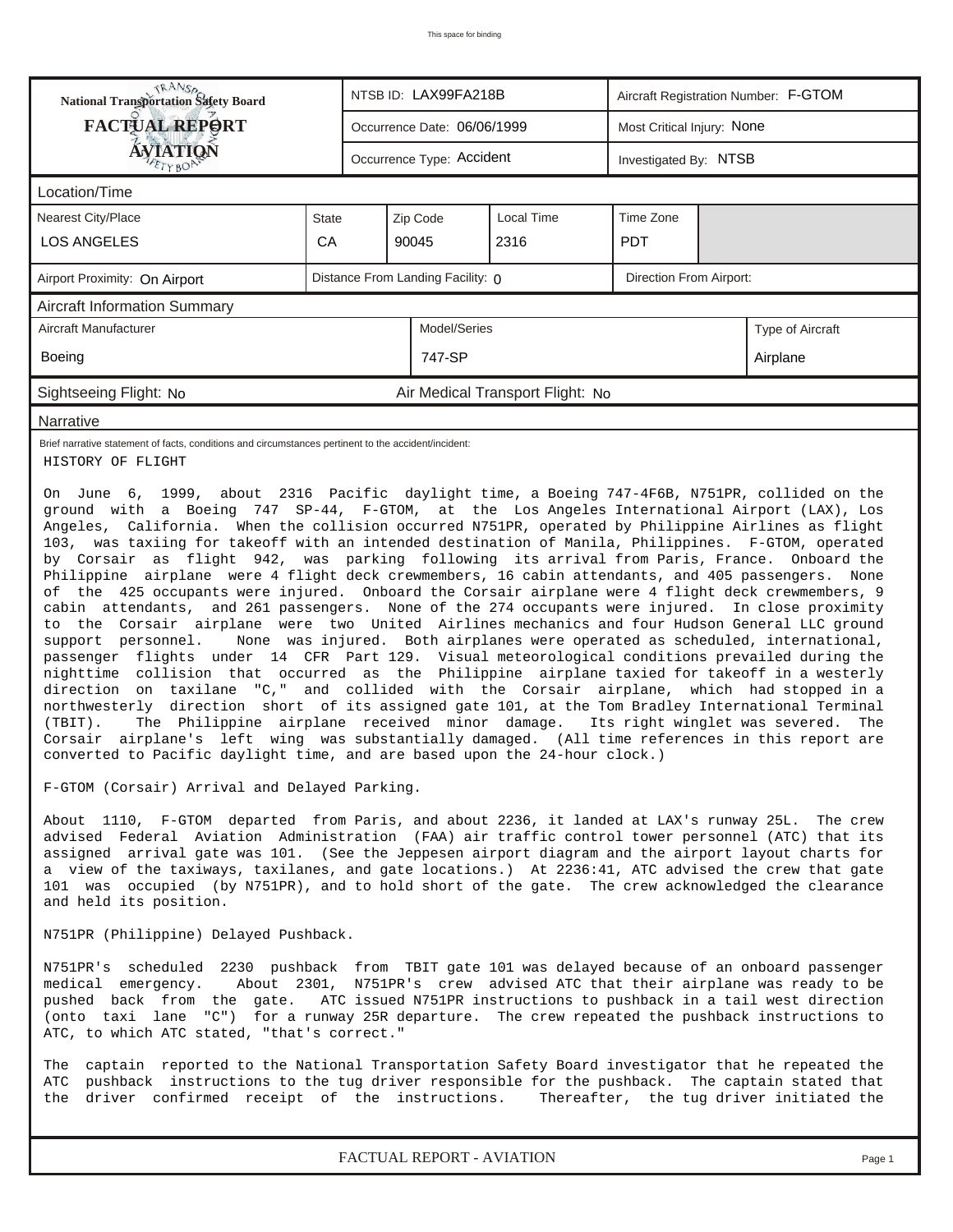| <b>NANSA</b><br>National Transportation Safety Board                                                                                                                                                                                                                                                                                                                                                                                               | NTSB ID: LAX99FA218B        |                                                                                              |  |  |  |  |  |  |  |  |  |  |
|----------------------------------------------------------------------------------------------------------------------------------------------------------------------------------------------------------------------------------------------------------------------------------------------------------------------------------------------------------------------------------------------------------------------------------------------------|-----------------------------|----------------------------------------------------------------------------------------------|--|--|--|--|--|--|--|--|--|--|
| <b>FACTUAL REPORT</b>                                                                                                                                                                                                                                                                                                                                                                                                                              | Occurrence Date: 06/06/1999 |                                                                                              |  |  |  |  |  |  |  |  |  |  |
| <b>AVIATION</b>                                                                                                                                                                                                                                                                                                                                                                                                                                    | Occurrence Type: Accident   |                                                                                              |  |  |  |  |  |  |  |  |  |  |
| Narrative<br>(Continued)                                                                                                                                                                                                                                                                                                                                                                                                                           |                             |                                                                                              |  |  |  |  |  |  |  |  |  |  |
| pushback in a direction opposite that of the captain's instructions.                                                                                                                                                                                                                                                                                                                                                                               |                             |                                                                                              |  |  |  |  |  |  |  |  |  |  |
| ATC observed that N751PR's ground service crew was pushing the airplane in a tail east direction.<br>At 2305:19, ATC amended its clearance and instructed the crew to continue the easterly pushback<br>until the airplane was positioned south of the American satellite, east of "C-10." The pushback<br>process continued, and the ground crew disconnected its tow tractor from N751PR when it was located<br>south of the American satellite. |                             |                                                                                              |  |  |  |  |  |  |  |  |  |  |
| F-GTOM (Corsair) Taxi to Parking, Procedure, and Captain's Statement.                                                                                                                                                                                                                                                                                                                                                                              |                             |                                                                                              |  |  |  |  |  |  |  |  |  |  |
| At 2311, ATC instructed F-GTOM to taxi to gate 101 via a left turn on taxiway "B" and a right turn<br>The crew repeated the instruction and proceeded toward the gate. En<br>at "taxiway Charlie ten."<br>route, F-GTOM taxied in a northerly direction and crossed in front of the west facing N751PR, which<br>was holding on taxi lane "C" to the east of "C-10."                                                                               |                             |                                                                                              |  |  |  |  |  |  |  |  |  |  |
| During the subsequent accident investigation, on June 9, 1999, the Corsair captain reported that he<br>followed the lead-in line toward the terminal building as he approached TBIT gate 101. The<br>airplane's taxiing was stopped upon observing a stop signal from his ground marshaller.                                                                                                                                                       |                             |                                                                                              |  |  |  |  |  |  |  |  |  |  |
| Within about 45 minutes after the accident, the captain provided a statement to a Los Angeles City<br>Airport Police Bureau uniformed officer. In pertinent part, the captain reported that a ramp agent<br>(marshaller) had ordered him to stop taxiing the airplane in order to connect the tow bar.                                                                                                                                             |                             |                                                                                              |  |  |  |  |  |  |  |  |  |  |
| In another statement, the captain wrote, "so we stopped the plane, set the parking brake, shut down<br>all the engines. The ramp agent connected [a communication line] to the aircraft. At this time we<br>The captain also reported that during this sequence of events the airplane's<br>felt a shock"<br>navigation lights and the beacons remained "on."                                                                                      |                             |                                                                                              |  |  |  |  |  |  |  |  |  |  |
| The captain also reported that he had observed (on the side of the building at TBIT gate 101) that<br>the guidance system light box (aka the docking light station) was "completely dark" and "no lights<br>were on." (The docking station is designed to provide lateral guidance and closure information to<br>the flight crew when power-in procedures are used to taxi the airplane to the gate.)                                              |                             |                                                                                              |  |  |  |  |  |  |  |  |  |  |
| The<br>printed statement on the Jeppesen airport diagram chart, he did not advise ground control that his<br>airplane was not completely blocked at the terminal gate or that his airplane was partially<br>obstructing taxi lane "C." The captain asserted that, until the collision occurred, he was not<br>aware his airplane needed to be towed to the gate.                                                                                   |                             | captain indicated to the Safety Board investigator during the interview that contrary to the |  |  |  |  |  |  |  |  |  |  |
| United Airlines Mechanics' Statements.                                                                                                                                                                                                                                                                                                                                                                                                             |                             |                                                                                              |  |  |  |  |  |  |  |  |  |  |
| Two United Airlines mechanics, which were under contract with Corsair to provide a walk around<br>inspection of the airplane and related duties upon its arrival, reported that they observed the<br>Corsair airplane approach TBIT gate 101 directly on the lead-in line.                                                                                                                                                                         |                             |                                                                                              |  |  |  |  |  |  |  |  |  |  |
| As the Corsair airplane approached the gate, a Hudson ground service employee directed the flight<br>crew to stop taxiing.<br>The airplane came to a stop and all engines were shutdown. A tow tractor<br>was already positioned in front of the gate in anticipation of the Corsair airplane's arrival. One<br>of the mechanics plugged in his headset and began communicating with the Corsair crew.                                             |                             |                                                                                              |  |  |  |  |  |  |  |  |  |  |
| The mechanic reported that the first communication he made with a flight crewmember was "ground to<br>cockpit." A crewmember replied, "this is cockpit." Then the mechanic reported that he said "set<br>brakes," because he planned to insert the bypass pin into the nose gear to lock out the nose<br>steering.                                                                                                                                 |                             |                                                                                              |  |  |  |  |  |  |  |  |  |  |
|                                                                                                                                                                                                                                                                                                                                                                                                                                                    |                             |                                                                                              |  |  |  |  |  |  |  |  |  |  |
|                                                                                                                                                                                                                                                                                                                                                                                                                                                    | FACTUAL REPORT - AVIATION   | Page 1a                                                                                      |  |  |  |  |  |  |  |  |  |  |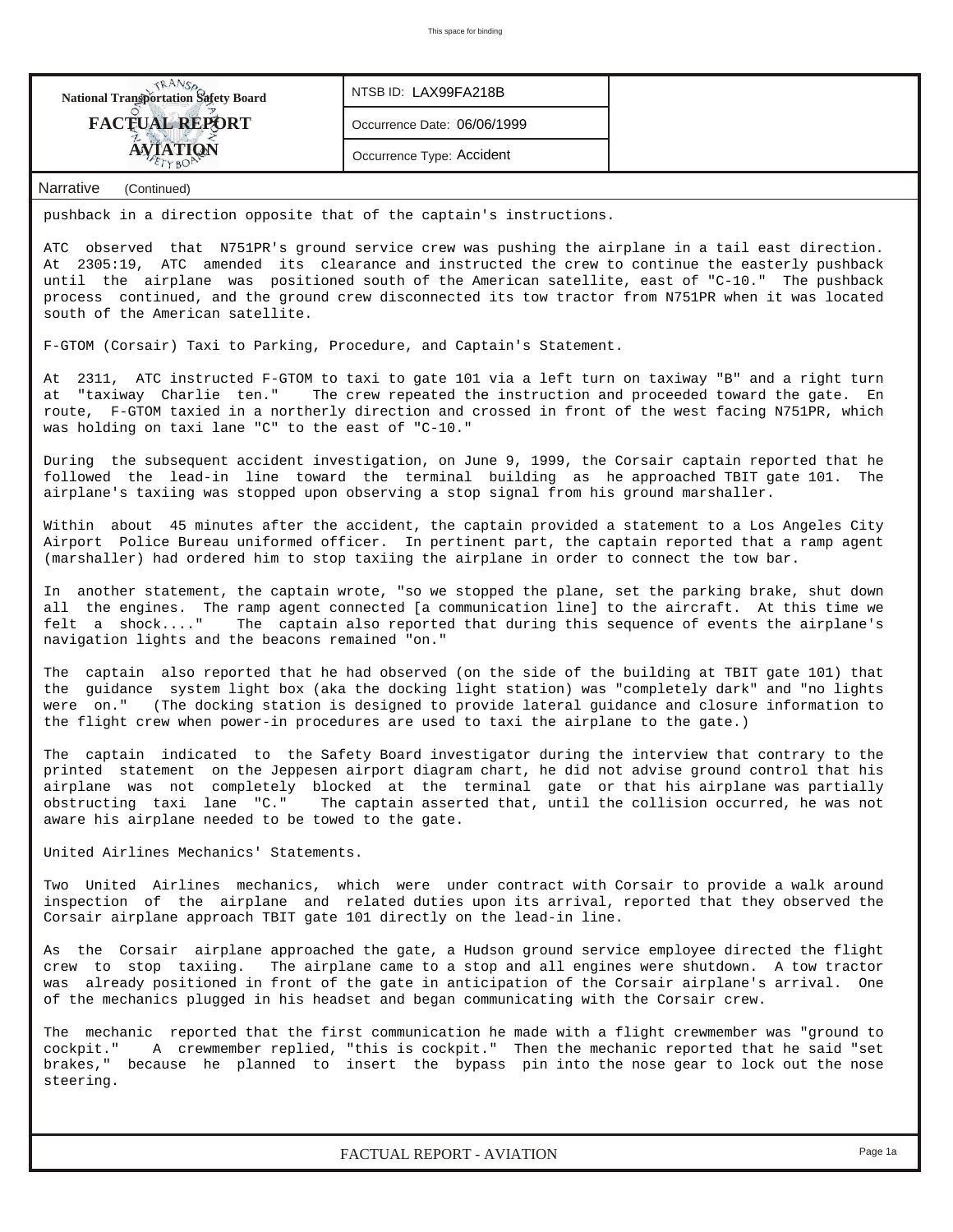| <b>National Transportation Safety Board</b> | NTSB ID: LAX99FA218B        |  |
|---------------------------------------------|-----------------------------|--|
| <b>FACTUAL REPORT</b>                       | Occurrence Date: 06/06/1999 |  |
|                                             | Occurrence Type: Accident   |  |
|                                             |                             |  |

#### *Narrative (Continued)*

The collision occurred less than 1 minute after the Corsair airplane had come to a stop. (The FAA participant reported that the mechanic's (head set operator's) "set brakes" instruction should have alerted the captain that the airplane was to be towed. The instruction typically given to a captain when the airplane has reached the gate is "chocks in" to signal to the captain that it is safe to release the brakes.)

N751PR (Philippine) Taxis toward the Departure Runway.

At 2313:17, ATC issued the following clearance to the crew of N751PR, which was holding its position on taxilane "C" at "C-10:" "...when able taxi ahead on charlie to papa turn left at papa onto bravo eastbound taxi to runway two five right." A N751PR crewmember read back the clearance. According to the captain, the airplane then taxied at a slow rate of speed via taxi lane "C's" centerline in a westerly direction toward taxiway "P."

N751PR (Philippine) Taxi procedure and Captain's Statement.

The captain and his crewmembers indicated that they observed the Corsair airplane, and they were aware that a few minutes earlier it had taxied to TBIT gate 101. The captain stated to the Safety Board investigator that he was handling the airplane's controls. He indicated that he and his crew observed a ground service employee (wing walker) with a lighted night wand standing near the Corsair airplane's tail. The wing walker was observed making a signal that the Philippine crew reported interpreting as an "all clear to taxi" sign for their airplane. Accordingly, the Philippine captain continued taxiing past the Corsair airplane. The captain stated that he was certain he was taxiing on the centerline, and then he commenced a left (southbound) turn toward taxiway "P," pursuant to his clearance. The first officer was monitoring the right wing tip's clearance. The collision occurred upon turning about 30 degrees of arc. The estimated speed of the airplane during the turn was between 6 and 8 knots. About 2316, the crew advised ATC that "...we have hit something I mean our right wing tip."

Philippine First Officer's Statement.

The first officer reported that he observed a marshaller behind the Corsair airplane. The marshaller signaled to go ahead. The first officer stated, "I cleared our right wing as we passed behind the parked Corsair 747. Then we started our turn to the left towards taxiway 'P.' I looked towards the direction of our turn. Then we felt a shudder during the turn."

Philippine Captain's Explanation.

The captain indicated that the Corsair's navigation lights were illuminating. However, neither its upper nor lower beacon lights were visible.

According to the captain, he realized that he was close to the Corsair airplane, so he further reduced his taxi speed to give his crew more time to observe the situation. He was aware that he had not received any cautionary statement from ATC regarding the Corsair's position as possibly blocking the taxiway, so he had no doubt that he was in the clear. Additionally, his crew observed a marshaller (also known as a wing walker) positioned near the right-hand tail side of the Corsair airplane. The marshaller was holding a lit wand and was signaling by waving the wand in a manner to indicate that the airplane should continue taxiing forward; it was a motion to alert the crew that it was "clear" to proceed.

The captain reiterated his belief that his path was clear upon stating, "four pairs of trained eyes in the cockpit could not have possibly mistaken a stop from a go signal." The captain stated that the marshaller never issued the "stop" taxi signal. However in retrospect, he wondered whether the marshaller had given him "a wrong signal."

*FACTUAL REPORT - AVIATION Page 1b*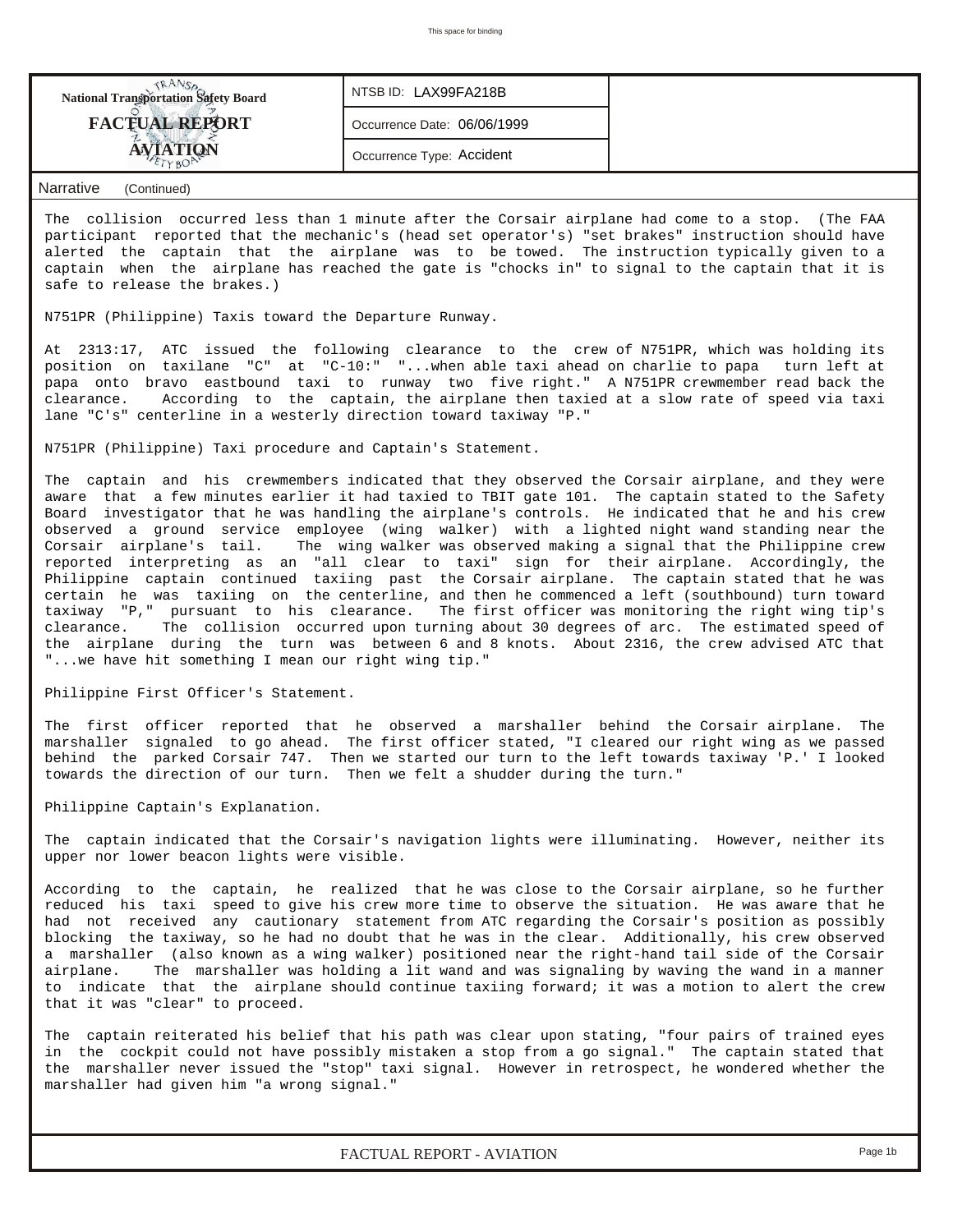| <b>National Transportation Safety Board</b>                                                                                                                                                      | NTSB ID: LAX99FA218B        |  |  |  |  |  |  |
|--------------------------------------------------------------------------------------------------------------------------------------------------------------------------------------------------|-----------------------------|--|--|--|--|--|--|
| <b>FACTUAL REPORT</b>                                                                                                                                                                            | Occurrence Date: 06/06/1999 |  |  |  |  |  |  |
| <b>AVIATION</b>                                                                                                                                                                                  | Occurrence Type: Accident   |  |  |  |  |  |  |
| Narrative<br>(Continued)                                                                                                                                                                         |                             |  |  |  |  |  |  |
| captain additionally reported that the marshaller was observed with one lit wand. The wand was<br>The<br>in the marshaller's left hand, and it was being waved in a counter-clockwise direction. |                             |  |  |  |  |  |  |

As an afterthought, the captain reported that it was possible the marshaller, whom he and his crew observed located in proximity to the Corsair airplane's right horizontal stabilizer, may have initially been gauging only the decreasing distance between the approaching Philippine airplane's right wing tip and the Corsair's tail. The marshaller's signal may have only indicated the fact that there was adequate room for the Philippine airliner to pass the Corsair's tail.

None of the Philippine crew indicated that they ever observed a second marshaller positioned near the Corsair airplane's left wing. Also, none stated that they had observed anyone at any location near the Corsair airplane attempt to stop their taxiing by motioning using the customary signalman's stop signal.

INJURIES TO PERSONS

None of the 699 occupants onboard the airplanes were injured during the collision. None of the 6 ground service personnel were injured when airplane wreckage was blown across the tarmac by jet blast from the turning Boeing 747-4F6B.

PERSONNEL INFORMATION

Flight Crew.

The captains from both airplanes reported having previous experience parking at LAX. The Corsair captain stated that he was not familiar with the parking procedure at the TBIT gate 101.

The Corsair captain also reported that his total flying experience was 12,046 hours. His experience flying the Boeing 747-SP was not indicated. During the preceding 90-day period, he had flown the airplane for 182 hours.

The Philippine captain's total flying experience was 19,700 hours. His experience flying the Boeing 747-400 was 650 hours. During the preceding 90-day period, he had flown the airplane for 180 hours.

The Philippine first officer reported that his total flying experience was 6,000 hours. His experience flying the Boeing 747-400 was 885 hours. During the preceding 90-day period, he had flown the airplane for 290 hours.

Ground Support Personnel, and Training.

The two United Airlines mechanics had no marshalling responsibility. The Corsair airplane was marshaled in by employees of Hudson General LLC, the ground service company with whom Corsair management had contracted to render parking and related services.

Hudson's on-scene ground support operation for the Corsair airplane consisted of the following persons being present: one supervisor, one lead marshaller, and two wing walkers. Pertinent background, employment, and training information were reviewed for these persons. No discrepancies were noted.

AIRPLANE INFORMATION

Visual Angles.

Boeing Company data indicates that from the captain's left seat position in a Boeing 747-400, the

*FACTUAL REPORT - AVIATION Page 1c*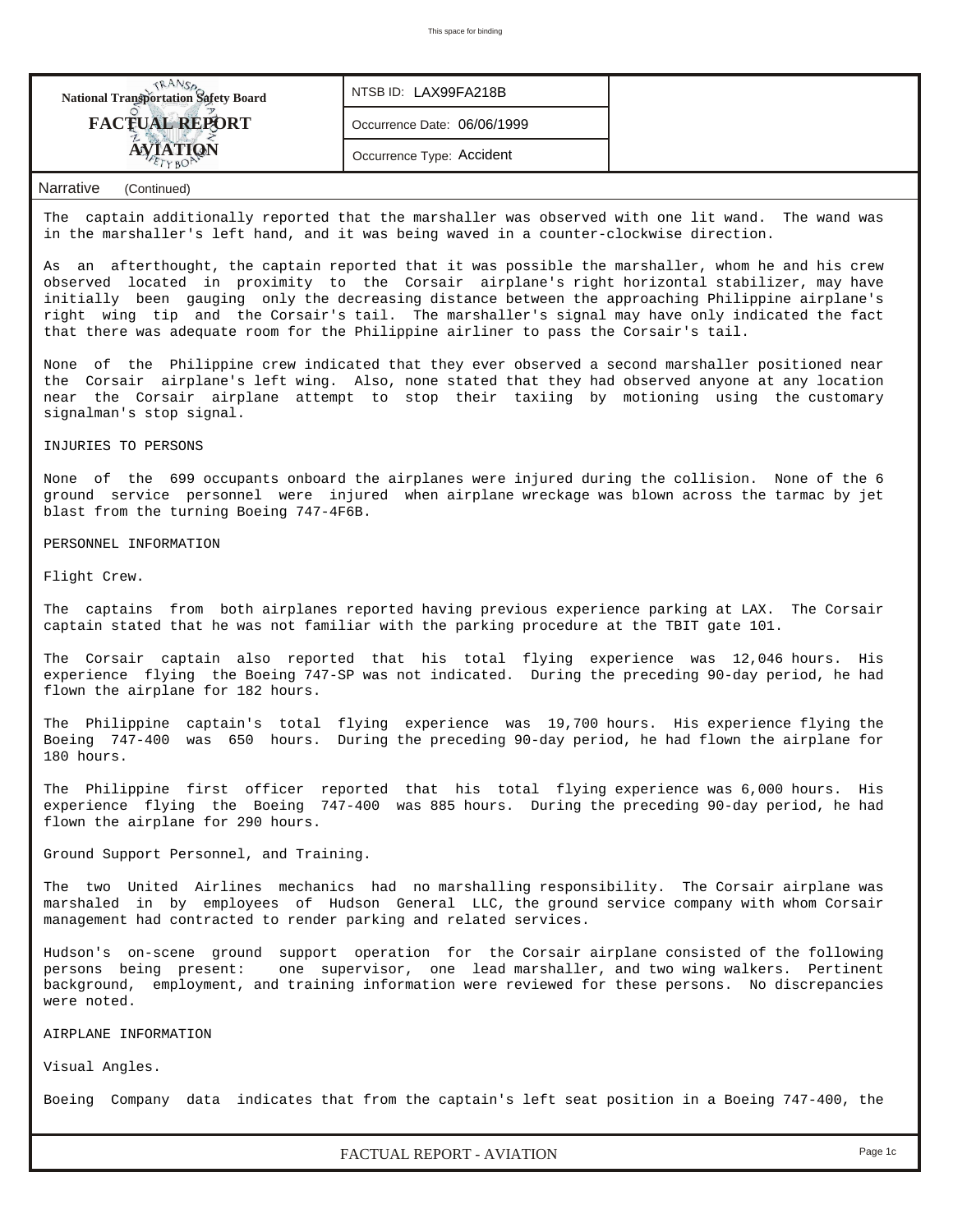

#### right winglet is not visible. It is visible from the first officer's right seat position.

Regarding the visual angle from the cockpit of a Boeing 747 SP, the Boeing Company indicates that in order for the flight crew to observe an object on the ground directly ahead of the airplane, it must be located about 84 feet 8 inches in front of the pilot's eye position. Or, when measured from the airplane's nose gear location, the object must be 92 feet 4 inches in front of the gear.

Ground Distance, Boeing 747 SP to Gate.

LAX airport management provided measurements of the available distance between the Boeing 747 SP's nose gear stop line that was observed painted on the ground in front of TBIT gate 101, and the location where a signalman could physically stand at a marshalling location in front of the terminal building. The management indicated that the distance was approximately 60 feet.

#### Wingspan.

According to the Boeing Company, the wingspan of a Boeing 747-400 airplane (with winglets) is 211 feet 5 inches, when empty. When operating at its maximum gross weight and fully loaded with fuel, its wingspan (the maximum distance from wingtip to wingtip) becomes 213 feet 0 inches, as the fueled wings bend downward. The distance between the airplane's longitudinal axis (centerline) and each wingtip is, therefore, 106.5 feet.

#### Wing Growth.

Due to the Boeing 747-400's swept wing design and its landing gear geometry, when the airplane turns sharply, obstacles (such as a building or another same elevation wingtip) located within 12 feet of the airplane's wingtip can be impacted. Effectively, during a sharp turn a wing "grows" 12 feet because it swings outward, relative to the airplane's point of rotation.

The Boeing Company indicates that when turning, a pilot must therefore assure himself that this "extra" clearance exists. The minimum wing tip clearance required to avoid obstacle contact during a sharp turn is 106.5 feet plus 12 feet, or a total of 118.5 feet.

#### METEOROLOGICAL INFORMATION

In pertinent part, about the time of the accident LAX reported its weather as follows: Wind from 220 degrees at 4 knots; visibility 7 miles; scattered clouds at 1,000 feet; and temperature/dew point of 61/55 degrees Fahrenheit. No precipitation was reported.

#### COMMUNICATION

Neither pilot reported experiencing any malfunction of communications capability. No ATC communication impediments were reported.

#### AIRPORT AND GROUND FACILITIES

Docking Lights.

LAX airport management reported that several years prior to the accident, the airport installed an airplane docking light system on the side of the terminal building for TBIT gate 101. Following its installation, it was calibrated and functionally tested. The docking light system was designed to provide a means for pilots to taxi all the way up to the terminal gate thereby eliminating the previous practice of stopping short of the gate, waiting to be connected to a tow tractor, and then minutes later being towed in. When airplanes stopped short of the gate, at times they partially blocked the adjacent taxi lane "C."

*FACTUAL REPORT - AVIATION Page 1d*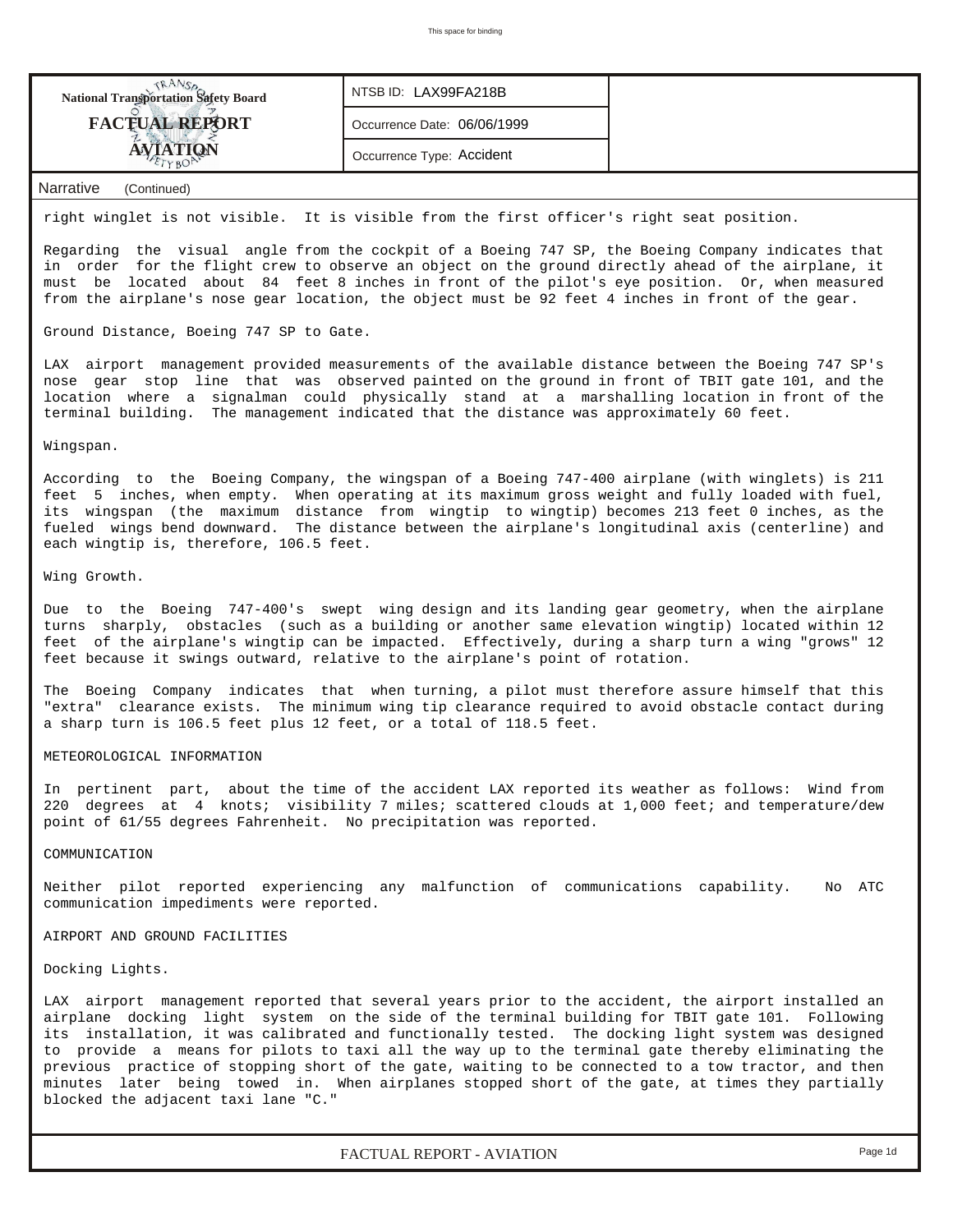| <b>National Transportation Safety Board</b> | NTSB ID: LAX99FA218B        |  |
|---------------------------------------------|-----------------------------|--|
| <b>FACTUAL REPORT</b>                       | Occurrence Date: 06/06/1999 |  |
| <b>ATION</b>                                | Occurrence Type: Accident   |  |
| Narrative<br>(Continued)                    |                             |  |

Striping Plan Markings.

Hudson employees and airport management personnel reported that airplanes parking at TBIT gate 101 were to come to a complete stop when the nose wheel reached a "stop line" stripe mark painted on the ground, which corresponded to the respective airplane's size. Airport management reported that its personnel had painted these stop lines for the various sizes of airplanes that were permitted to park at TBIT gate 101.

Airport management personnel further reported that the locations for the stop lines were originally surveyed for accuracy following which they were painted on the ground at appropriate locations in front of the gate. The master record for the stripes was recorded on a document entitled "Striping Plan Details, Tom Bradley International Terminal," dated December 18, 1995.

As noted by the location of the stripe marks in this document, the airplane coming closest to the gate is listed as being a "747-400." Marks for progressively smaller airplanes were also listed. The stop mark for DC10 and L1011 size airplanes are located 6 feet farther away from the terminal building. The stop marks for the Boeing 747 SP was located an additional 17 feet farther away, or a total of 23 feet from the Boeing 747-400's stop mark, as indicated in the document.

#### FLIGHT RECORDERS

The cockpit voice recorder (CVR) was removed from the Philippine airplane and was read out by the National Transportation Safety Board's Vehicle Recorders Division audio laboratory in Washington, D.C. After comparing the 30-minute-long CVR recording with the FAA's ATC transcript, it was determined that the CVR recording started approximately 5 minutes after the ground collision. Since the accident event was overwritten, no CVR transcript was prepared.

## WRECKAGE AND IMPACT INFORMATION

According to witnesses, as the westbound Philippine airplane was turning in a southerly direction about 30 degrees left from the centerline of taxilane "C," its right winglet impacted the outboard trailing edge portion of the Corsair airplane's left wing. The upper 2/3 portion of the Philippine airplane's right winglet was severed off. When the collision occurred, the Corsair was stationary and was heading toward the northwest.

Los Angeles Airport Airfield Operations and ground service personnel noted the location where the Corsair airplane was located at the time of the impact. They reported that the Corsair had stopped an estimated 75 feet short of the gate. At its stopped location, the airplane's left wing partially extended onto taxi lane "C." Airport personnel placed a tape marker on the ground to fix the location of the Corsair airplane's left wingtip for later investigation.

An examination of the Corsair airplane revealed its left wing's outboard aileron was severed. Forward of the aileron, internal wing structure was found substantially damaged. A segment of the wing's rear spar and the Reserve (fuel) Tank #2 were fractured. Fumes of jet fuel were noted in the vicinity of the fractured tank, which was located near the number one engine. There was no evidence of fire.

In relation to the Corsair airplane's wing tip, the damage was located between wing station (WS) 1350 and WS 1410. The aft tip of the wing is at WS 1645. Therefore, the damage was located between approximately 19.5 and 24.5 feet inboard from the wing tip, as measured along the wing's rear spar. (See Boeing's damage report for additional details.)

Neither pilot reported experiencing any malfunction of an airplane system related to ground handling, including steering and braking.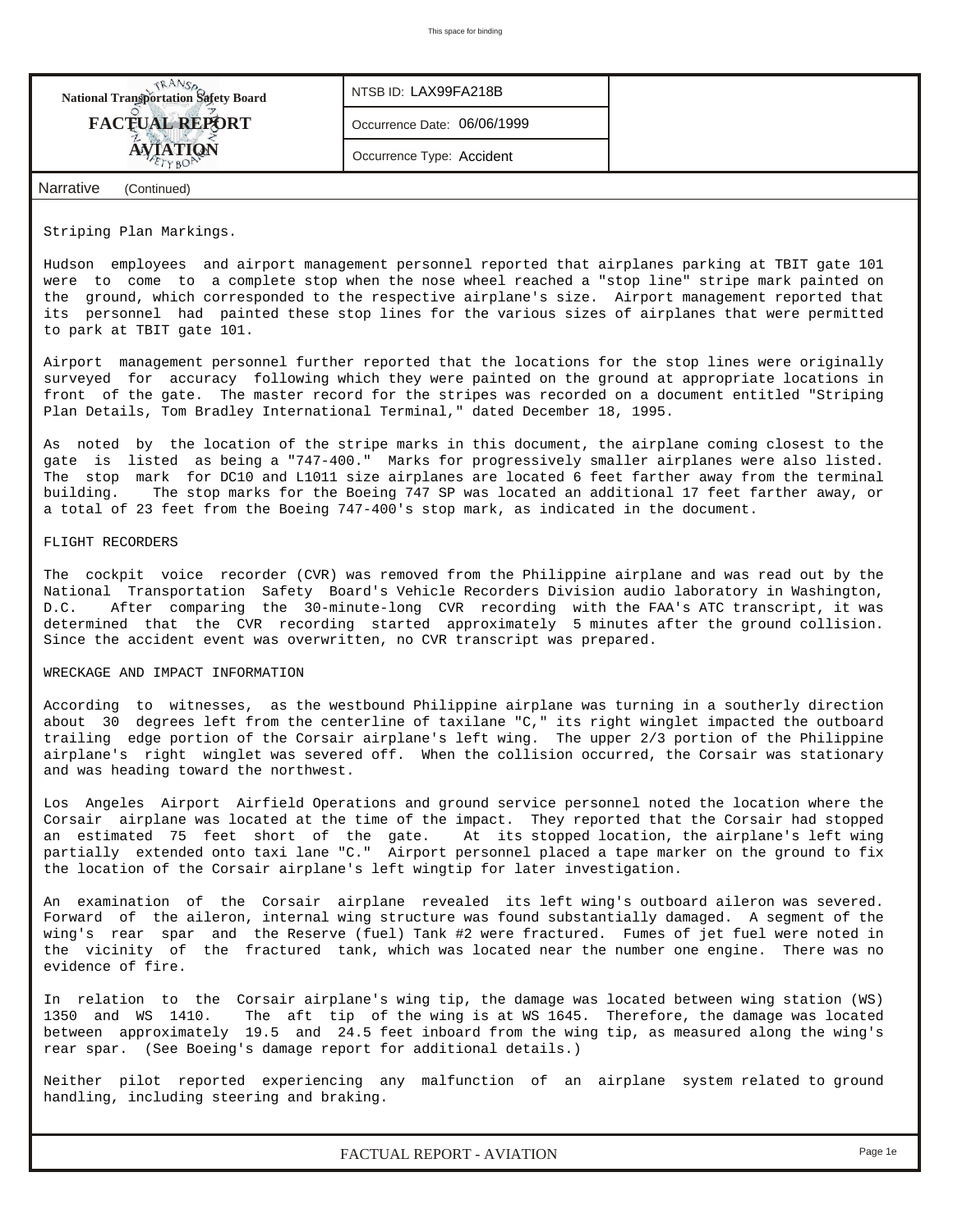| <b>National Transportation Safety Board</b> | NTSB ID: LAX99FA218B        |  |
|---------------------------------------------|-----------------------------|--|
| <b>FACTUAL REPORT</b>                       | Occurrence Date: 06/06/1999 |  |
| <b>ATION</b>                                | Occurrence Type: Accident   |  |
| <b>Narrative</b><br>(Continued)             |                             |  |

Airport police estimated that the Corsair airplane had stopped short of TBIT gate 101 in such a position that its left wing tip extended approximately 35 feet beyond (south of) the wing tip clearance line associated with airplanes parked at the gate. (The FAA formally refers to this line as the aircraft parking limit line). The line demarks the total usable parking area from the adjacent taxi lane area. There is no safety area between the limit line and the taxilane.

A subsequent tape measurement by FAA personnel of the distance between the Corsair airplane's wingtip, as represented by the temporary mark placed on the pavement following the collision, revealed that the wing tip of the Corsair was 39 feet south of the parking limit line, and 86 feet north of the taxilane centerline.

### MEDICAL AND PATHOLOGICAL INFORMATION

No toxicological testing was requested on any of the airline flight crews, FAA controllers, or ground support personnel.

TESTS AND RESEARCH

Marshalling Signal.

Hudson's ground service employee training program for hand signals was observed listed in its "Training and Study Guide." Within this guide, there is a depiction for a signal that principally signifies that it is clear for the airplane's crew to start an engine. The guide also indicates that the signal is used to signify that the airplane's engine is operating. Hudson's employees received training in the appropriate use of this hand signal.

According to the "Training and Study Guide," when giving the "Ready to Start Engine" signal to the flight crew, the signal person should have their right hand and arm raised and pointed vertically upward. The right hand should be rotated in a 12-inch circle at head level. The signal person's left hand should be at the side of their body and pointed downward. (See the study guide for a graphic picture.)

The Hudson employee, who was assigned to the Corsair airplane's right wingtip position, was hired in January 1998. She verbally reported that during the accident sequence she had used the "engines on" hand signal in accordance with the training she had received. Her coworkers also observed the employee's use of the "engine on" signal during the accident sequence.

Standardized Marshalling Signals.

Marshalling signals are listed in the "Aeronautical Information Manual" (AIM). The AIM provides a picture of the "All Clear" signal in which the signalman's right hand is pointing vertically upward, and the left hand is pointing downward.

Philippine Airlines provides guidance to its personnel regarding marshalling signals. In its "Airlines Maintenance & Engineering Manual" it indicates that when the marshaller's right hand is pointing upward and the left hand is pointing downwards, that it is "All Clear to Taxi" and the airplane is "cleared to depart from the ramp." The Philippine Airlines graphic picture for this signal appears consistent with its depiction in the AIM.

Gate 101 Parking Responsibility and Stripe Mark Inspection.

LAX international operations management at the TBIT was responsible for overseeing the parking of airplanes at gate 101. To facilitate the parking process and to ensure that airplanes were parked in such manner as to be clear of the adjacent taxi lane, stripe marks for the various sizes of

*FACTUAL REPORT - AVIATION Page 1f*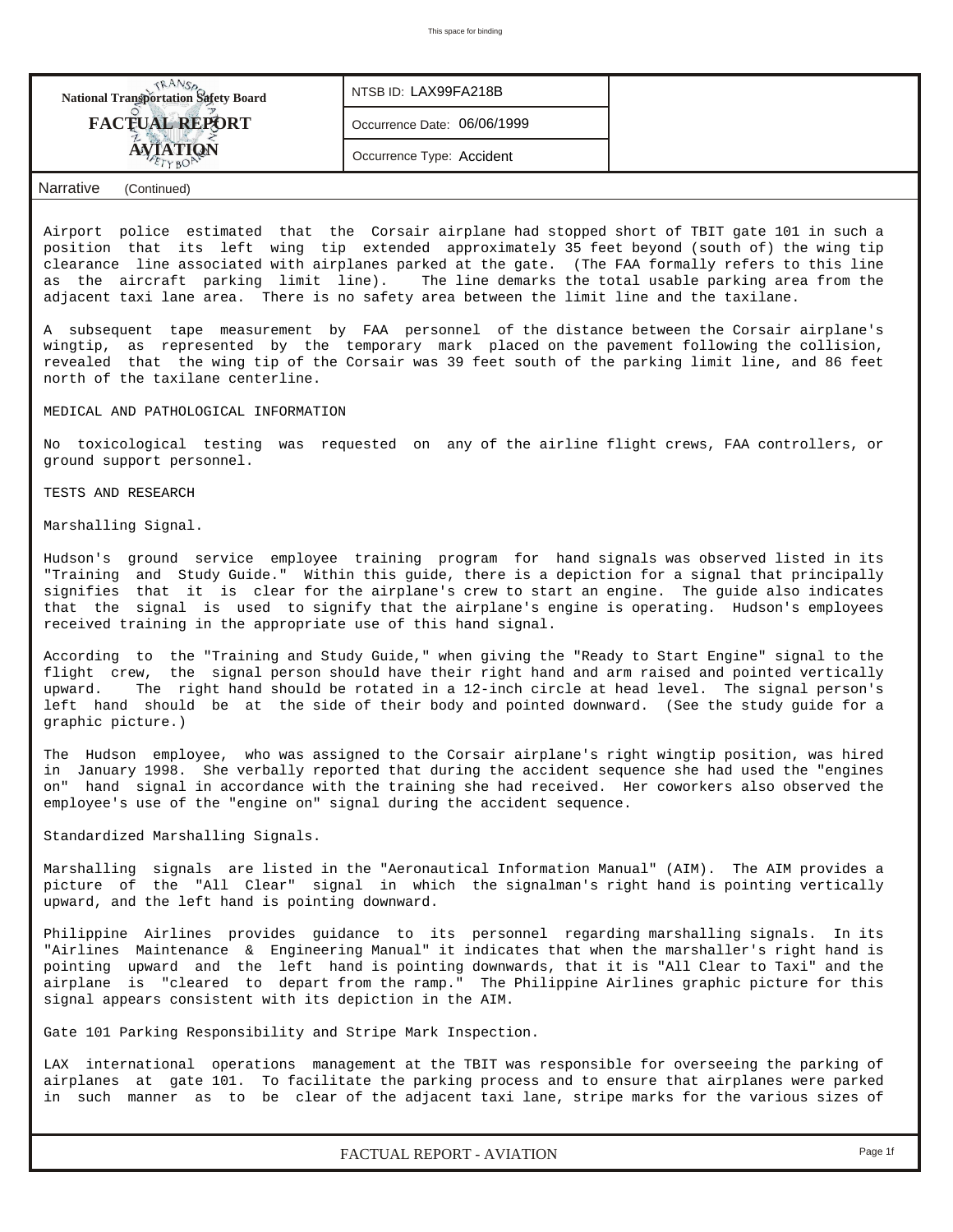| <b>National Transportation Safety Board</b>                                                                          | NTSB ID: LAX99FA218B        |  |  |  |  |  |
|----------------------------------------------------------------------------------------------------------------------|-----------------------------|--|--|--|--|--|
| <b>FACTUAL REPORT</b>                                                                                                | Occurrence Date: 06/06/1999 |  |  |  |  |  |
| AVIATION                                                                                                             | Occurrence Type: Accident   |  |  |  |  |  |
| Narrative<br>(Continued)                                                                                             |                             |  |  |  |  |  |
| airplanes authorized to utilize the gate had been painted perpendicular to the tarmac's lead-in<br>line to the gate. |                             |  |  |  |  |  |

The striping plan for TBIT gate 101, that was on file with the FAA's Western-Pacific Regional Office, Airports Division, was compared by the Safety Board investigator with the corresponding record maintained by airport management. No discrepancies were noted.

The Safety Board investigator also made a comparison between the airport's record and the stripe marks actually visible on the tarmac at the gate. A discrepancy was noted regarding the absence of any stripe line (also known as the nose gear stop line) for the Boeing 747-400 airplane. The nose wheel stop mark for this size airplane, which appeared on the airport's record, was not present on the tarmac. The LAX airport management opined that the painter who was responsible for refreshing the stop lines, and who had performed this task pursuant to a work order issued days earlier, had evidently made a mistake and omitted painting this line.

Observed Parking Procedure.

The Safety Board investigator interviewed ground service personnel who were not associated with the parking of the accident airplane. They reported routinely stopping inbound Boeing 747-400 airplanes short of the gate, and thereafter, towing them in to the stop line marked for the MD-11 size airplane (which has a shorter wingspan).

Subsequently, on several occasions the Safety Board investigator observed this practice was being followed. Whenever a Boeing 747-400 size airplane was parked short of the gate at any point marked for smaller airplanes, its left wing extended beyond the parking limit line and infringed upon taxi lane "C."

LAX Airport Manager Policy Statement.

The LAX airport manager reported that the airport has published procedures for operators to follow when utilizing TBIT gate 101. These procedures are included in a manual entitled "Los Angeles International Airport Rules and Regulations Manual" (Rules Manual). One purpose of the Rules Manual is to enhance the safety of airport operations and to promote the efficient flow of traffic.

The section of the Rules Manual pertinent to the operation at gate 101 indicates that pilots are generally required to power onto the gate, rather than stopping short of the gate and being towed in. The power-in policy was instituted, in part, to reduce the time an arriving airplane would be blocking the adjacent taxilane "C." The power-in policy had been in effect since 1994 according to the airport manager, and it was last reiterated upon publication in the Rules Manual of revision number 7, dated January 1999. (Revision 7 also lists exceptions to the power-in policy. None were found applicable during the subject accident investigation. Also, no deviation from the rules was authorized by the airport's manager.) Revision 1 of the Rules Manual, which was issued in 1993, had specified that a tow-in procedure be used at Gate 101.

The LAX airport manager indicated that his office was responsible for distributing to airport operators the Rules Manual, which was serial numbered to each recipient. To verify that revisions were also being appropriately distributed to all manual holders, the Safety Board investigator requested that the management produce a listing of all manual holders and revision recipients. Management indicated that no current list was available.

Hudson Personnel Statements Regarding Rules Manual.

The general manager of Hudson reported that he had received the January 1999 revision number 7 of the airport's Rules Manual. Staff were provided copies of the manual and expected to keep their manuals current. The manager indicated his belief that Hudson's employees were following the

*FACTUAL REPORT - AVIATION Page 1g*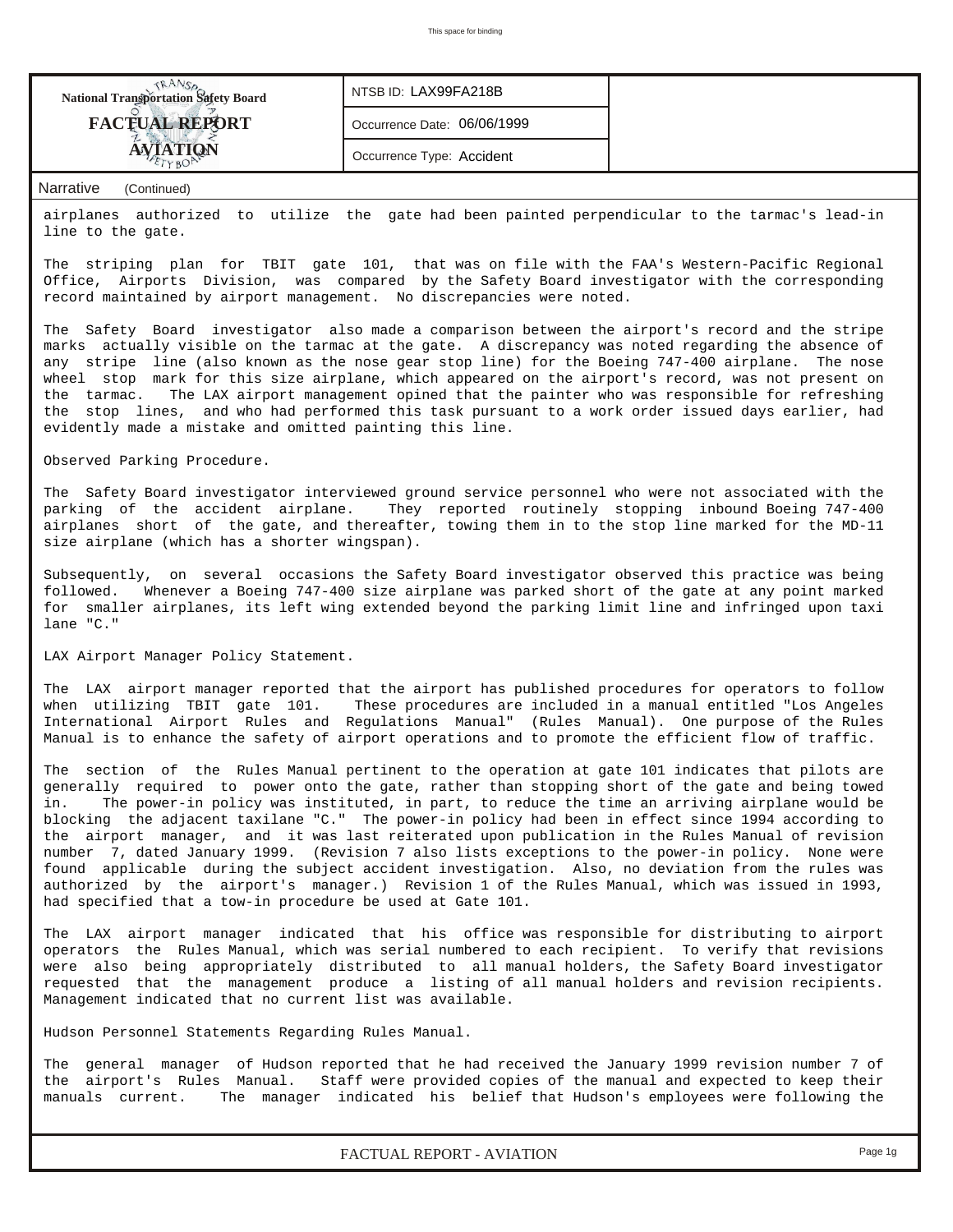

## *Narrative (Continued)*

tow-in procedure specified in Revision 1 of the Rules Manual at the time of the accident, instead of the power-in procedure last reiterated in revision number 7.

The Rules Manuals issued to other Hudson employees were examined and none were found updated to include revision number 7. According to Hudson's employee training manager, ramp supervisor, and the marshaller who had directed the Corsair airplane to stop taxiing short of the Boeing 747-SP nose wheel stop mark, it was a customary practice to use tow tractors to bring airplanes into the gate.

The marshaller reported to the Safety Board investigator that, in accordance with company policy, he had stopped the Corsair airplane's taxiing at the customary location for airplanes that, thereafter, are towed the remaining distance to TBIT gate 101. Hudson's first and second line supervisory and training personnel similarly reported that its marshallers use tow tractors to pull airplanes the final distance into the gate. Hudson's mid-level management reported that it is a standard practice to tow airplanes into this gate, and indicated that the 1993 revision 1 to the Rules Manual requires that airplanes be towed onto this gate.

#### Tow Tractor Positioning at TBIT Gate 101.

Hudson management reported to the Safety Board investigator that one reason they had stopped the Corsair airplane short of the gate was that it was difficult to position their tow tractor at the gate once the airplane was parked in front of it. The difficulty was principally related to aspects of the terminal building's geometry and its proximity to the tow tractor's tow bar hookup location on the airplane's nose gear. Management stated that if the airplane had come to a stop closer to the terminal than indicated by the striping plan's stop line, it would have been difficult to connect a tow bar and push back the airplane. Although the tow tractor's tow bar could be connected if the tractor was not prepositioned in front of the terminal before the airplane's arrival, due to the size of the airplane, there was virtually no room to spare and it could be difficult to accomplish the hookup with the equipment they were using.

Hudson management acknowledged to the Safety Board investigator that smaller tow tractors and tow bars existed. A smaller tow tractor could be used to push back Boeing 747 size airplanes.

Docking Light Usage and Test Results.

The Safety Board investigator conducted brief interviews with several ground service personnel from various companies, including Hudson. Interviews were also conducted with airport operations management personnel. None of the personnel having marshalling responsibility at TBIT gate 101 reported having used the docking light system during the past few years. Without exception, all reported the docking light system was out of service. Similarly, airport operations management personnel having direct oversight responsibility of the TBIT initially reported to the Safety Board investigator that the docking light system was inoperative. Therefore, airplanes were directed to stop short of the gate whereupon they would be hooked up to a tow tractor and towed in.

Within days following the accident the functionality of the docking light system was examined. The LAX airport management verbally reported finding the lights functional. The management indicated that the docking lights were usable under a manually programmed control system if properly operated by ground service personnel. The docking lights had not undergone maintenance between the accident date and the date of their subsequent examination.

Taxiway and Taxi lane Inspection Results, Approvals and Criteria.

The Standards Section supervisor of the Airports Division, FAA Western-Pacific Region, performed a field examination of the taxi lane/terminal ramp pavement markings near the TBIT gate 101. In summary, the supervisor reported that the markings he observed in the area were clear, in good

*FACTUAL REPORT - AVIATION Page 1h*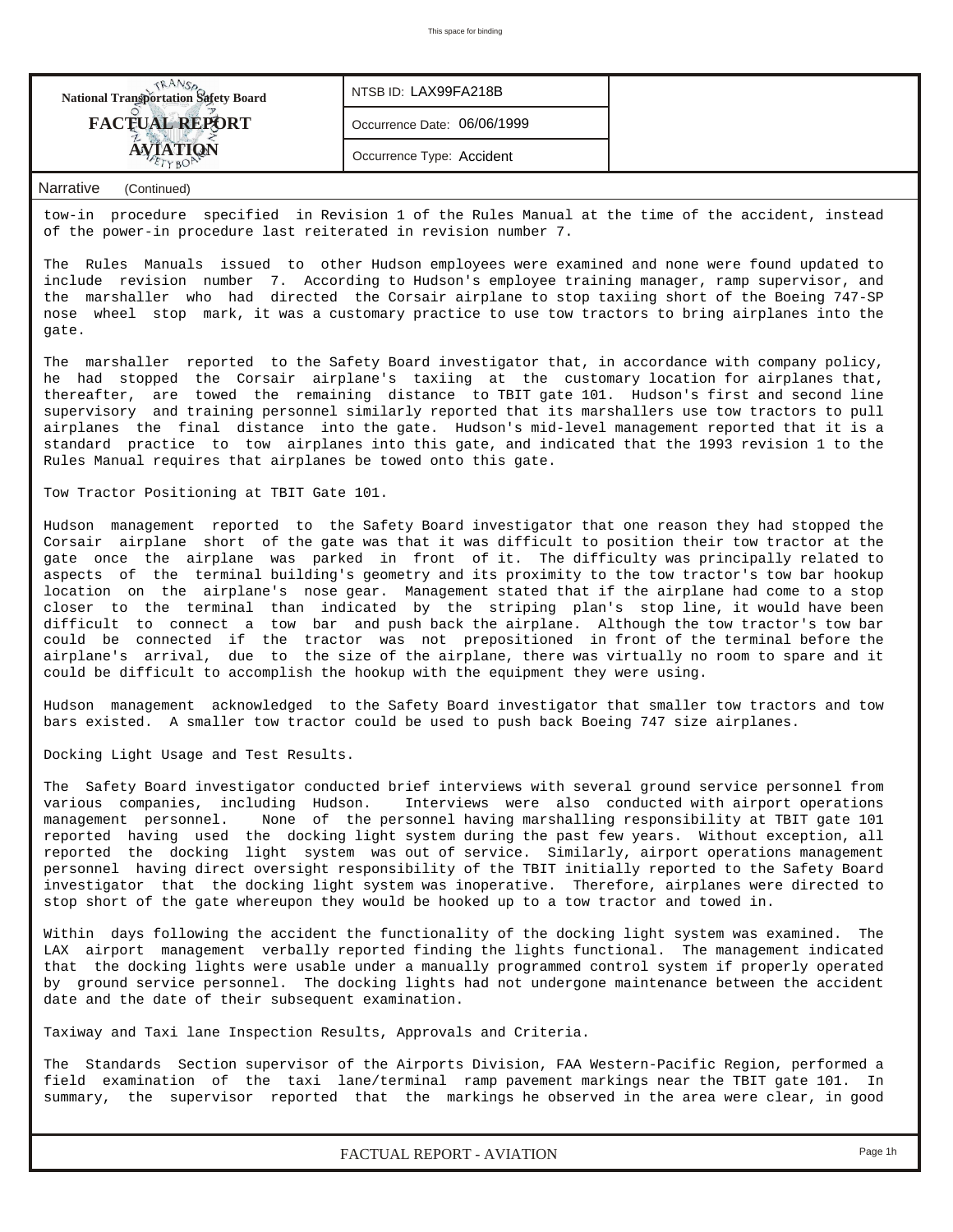

According to the Advisory Circular, a taxiway is a "defined path established for the taxiing of aircraft from one part of an airport to another." A taxilane is "the portion of the aircraft parking area used for access between taxiways and aircraft parking positions."

At times, both air traffic control (ATC) and airport management personnel refer to the taxilane in various publications as being a taxiway. ATC management reported to the Safety Board investigator that airplane movement over this taxilane is considered to be heavy, and it is frequently used for routing airplanes to/from neighboring taxiways.

Boeing 747 Airplane Ground Collision History.

Three collisions during the 5-year period preceding the current investigation date were noted during a partial review of LAX management records. Assessments of the reported damage in all cases were minor. In pertinent part, the incidents are as follows:

In July 1994, at 1250 hours, the wing of a Boeing 747-400 taxiing eastbound on "K" (subsequently renamed "C") struck a Boeing 747's winglet. The "parked" airplane was in the process of being towed to gate 77.

In January 1997, at 2050 hours, a Boeing 747-400 taxiing eastbound on "C" struck a "parked" Boeing 747-100 that had stopped short of gate 69A, awaiting to be towed in. The "parked" airplane's wingtip was noted as having extended beyond the wing clearance line.

In May 1999, at 1110 hours, a Boeing 777 taxiing eastbound on "C" struck a Boeing 747-400 that had stopped short of gate 69A, awaiting tow tractor hookup. The investigating officer noted that the Boeing 747 was encroaching onto "C."

Airline Operating Regulations and Responsibilities.

Title 14 CFR Part 129.11 requires foreign air carriers to conduct operations within the United States in accordance with operations specifications issued by the FAA. Part 129.11(a)(3) requires carriers to have "such operations rules and practices as are necessary to prevent collisions

*FACTUAL REPORT - AVIATION Page 1i*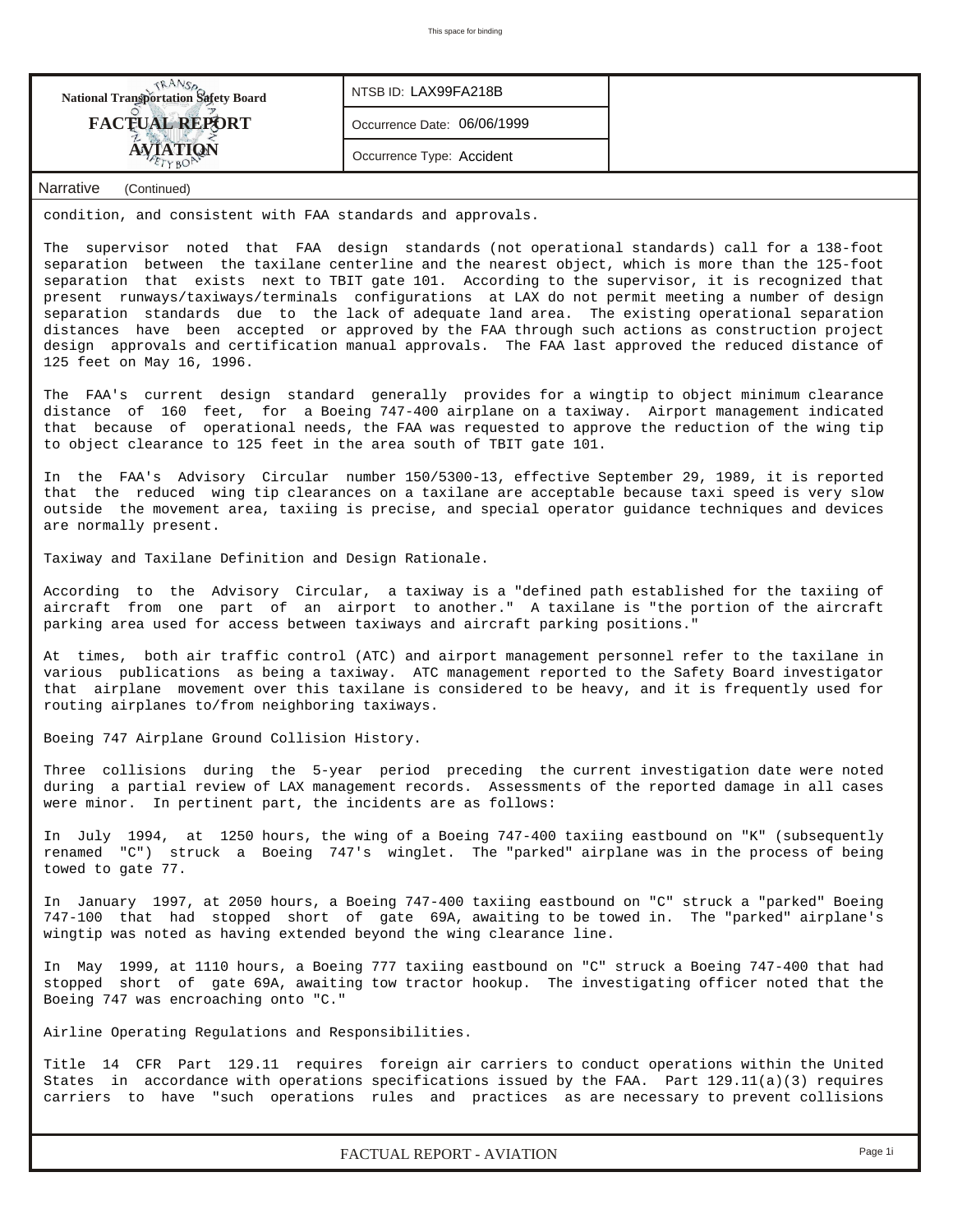| <b>National Transportation Safety Board</b> | NTSB ID: LAX99FA218B        |
|---------------------------------------------|-----------------------------|
| <b>FACTUAL REPORT</b>                       | Occurrence Date: 06/06/1999 |
| <b>AVIATION</b>                             | Occurrence Type: Accident   |
| Narrative<br>(Continued)                    |                             |

## between foreign aircraft and other aircraft."

Oversight of the International Terminal's Operations.

Based upon the lines of authority existing on the accident date, the airport's international operations management had responsibility for ensuring that safe and efficient operations were conducted at the Tom Bradley International Terminal, gate 101. In part, this responsibility related to the following: (1) monitoring that power-in parking procedures were appropriately followed in accordance with the airport's published regulations; (2) stop lines were appropriately located to provide ground crews guidance regarding where airplanes were to be parked; (3) monitoring the placement of stopped and parked international flights to ensure that they were located within the confines of the international terminal's designated areas, and not overlapping onto an active taxilane; (4) overseeing that the docking lights were operational and available for use by ground service personnel; and (5) identifying deficiencies associated with the orderly flow of traffic to/from the gate including taxi routes which may be hazardous to international operations in the vicinity of gate 101.

ADDITIONAL INFORMATION

Safety Board Supplemental Data and Party Representative.

Pertinent statistical data for the Safety Board's "Supplement E" form has been included in the Aircraft Accident Report Form No. 6120.1/2. Flight and ground crewmembers provided identification data that is included in their respective witness statements. No pertinent data was applicable to "Supplements C and D," and accordingly they were not included in this docket.

The Bureau Enquetes-Accidents (BEA) was appointed as the accredited representative to the investigation. The BEA designated Corsair Airline's quality assurance manager, as their technical representative under ICAO Annex 13.

Wreckage Release.

The airplanes were released to both operators on June 7, 1999.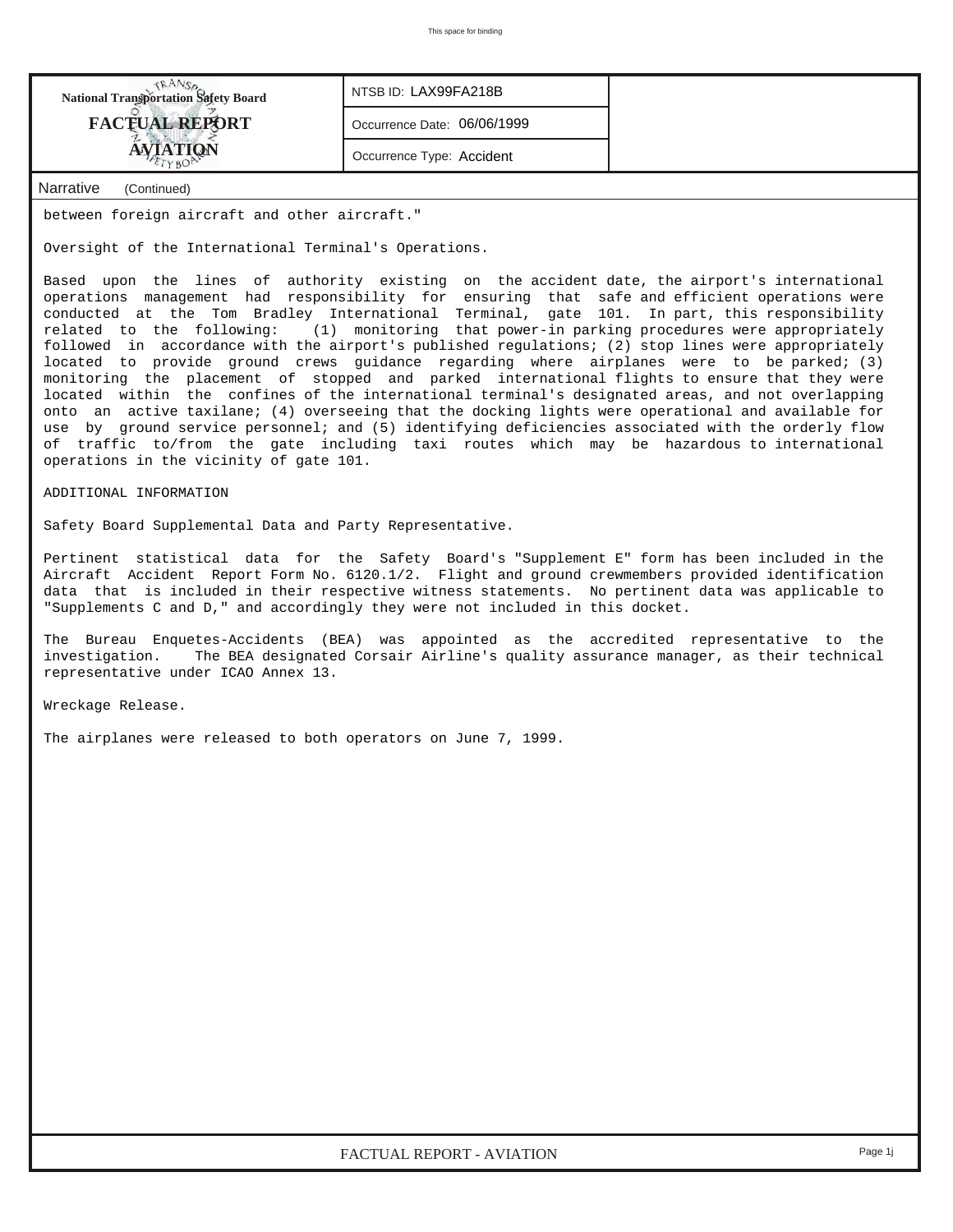| <b>National Transportation Safety Board</b>             |                                                                              |                                                       |                        | NTSB ID: LAX99FA218B                    |  |     |                                      |          |                     |                           |              |
|---------------------------------------------------------|------------------------------------------------------------------------------|-------------------------------------------------------|------------------------|-----------------------------------------|--|-----|--------------------------------------|----------|---------------------|---------------------------|--------------|
| <b>FACTUAL REPORT</b>                                   |                                                                              | Occurrence Date: 06/06/1999                           |                        |                                         |  |     |                                      |          |                     |                           |              |
| <b>AVIATION</b>                                         |                                                                              | Occurrence Type: Accident                             |                        |                                         |  |     |                                      |          |                     |                           |              |
| Landing Facility/Approach Information                   |                                                                              |                                                       |                        |                                         |  |     |                                      |          |                     |                           |              |
| <b>Airport Name</b>                                     |                                                                              | Airport ID:                                           |                        | <b>Airport Elevation</b>                |  |     | Runway Used                          |          | Runway Length       |                           | Runway Width |
| Los Angeles International                               |                                                                              | <b>LAX</b>                                            |                        | 126 Ft. MSL                             |  | 25L |                                      | 11096    |                     | 200                       |              |
| Runway Surface Type: Unknown                            |                                                                              |                                                       |                        |                                         |  |     |                                      |          |                     |                           |              |
| Runway Surface Condition: Unknown                       |                                                                              |                                                       |                        |                                         |  |     |                                      |          |                     |                           |              |
| Type Instrument Approach: Unknown                       |                                                                              |                                                       |                        |                                         |  |     |                                      |          |                     |                           |              |
| VFR Approach/Landing: Unknown                           |                                                                              |                                                       |                        |                                         |  |     |                                      |          |                     |                           |              |
| Aircraft Information                                    |                                                                              |                                                       |                        |                                         |  |     |                                      |          |                     |                           |              |
| Aircraft Manufacturer<br>Boeing                         |                                                                              |                                                       | Model/Series<br>747-SP |                                         |  |     |                                      |          | 21253               | Serial Number             |              |
| Airworthiness Certificate(s): Transport                 |                                                                              |                                                       |                        |                                         |  |     |                                      |          |                     |                           |              |
| Landing Gear Type: Retractable - Tricycle               |                                                                              |                                                       |                        |                                         |  |     |                                      |          |                     |                           |              |
| Homebuilt Aircraft? No<br>Number of Seats: 362          |                                                                              |                                                       |                        | Certified Max Gross Wt.                 |  |     | 701000 LBS                           |          |                     | Number of Engines: 4      |              |
| Engine Type:<br>Turbo Fan                               |                                                                              |                                                       |                        | Engine Manufacturer:<br>Pratt & Whitney |  |     | Model/Series:<br>JT9D-7J             |          |                     | Rated Power:<br>48650 LBS |              |
| - Aircraft Inspection Information                       |                                                                              |                                                       |                        |                                         |  |     |                                      |          |                     |                           |              |
| Type of Last Inspection                                 |                                                                              | Date of Last Inspection<br>Time Since Last Inspection |                        |                                         |  |     |                                      |          | Airframe Total Time |                           |              |
| <b>Continuous Airworthiness</b>                         |                                                                              |                                                       | 489 Hours<br>04/1999   |                                         |  |     |                                      |          | 66851 Hours         |                           |              |
| - Emergency Locator Transmitter (ELT) Information       |                                                                              |                                                       |                        |                                         |  |     |                                      |          |                     |                           |              |
| ELT Installed? Yes                                      | ELT Operated? No                                                             |                                                       |                        |                                         |  |     | ELT Aided in Locating Accident Site? |          |                     |                           |              |
| Owner/Operator Information                              |                                                                              |                                                       |                        |                                         |  |     |                                      |          |                     |                           |              |
| Registered Aircraft Owner                               |                                                                              |                                                       | <b>Street Address</b>  |                                         |  |     | 2 AV CHARLES LINDBERGH, FRANCE       |          |                     |                           |              |
| <b>CORSAIR</b>                                          |                                                                              | <b>State</b><br>City                                  |                        |                                         |  |     |                                      | Zip Code |                     |                           |              |
|                                                         |                                                                              |                                                       | <b>Street Address</b>  | <b>RUNGIS CEDEX</b>                     |  |     |                                      |          |                     |                           | 94636        |
| Operator of Aircraft                                    |                                                                              |                                                       |                        | Same as Reg'd Aircraft Owner            |  |     |                                      |          |                     |                           |              |
| Same as Reg'd Aircraft Owner                            |                                                                              | City                                                  |                        |                                         |  |     |                                      |          |                     | <b>State</b>              | Zip Code     |
| Operator Does Business As:                              |                                                                              |                                                       |                        |                                         |  |     | Operator Designator Code: CQOF       |          |                     |                           |              |
| - Type of U.S. Certificate(s) Held:                     |                                                                              |                                                       |                        |                                         |  |     |                                      |          |                     |                           |              |
| Air Carrier Operating Certificate(s): Foreign Operation |                                                                              |                                                       |                        |                                         |  |     |                                      |          |                     |                           |              |
| Operating Certificate:<br>Operator Certificate:         |                                                                              |                                                       |                        |                                         |  |     |                                      |          |                     |                           |              |
| Regulation Flight Conducted Under: Part 129: Foreign    |                                                                              |                                                       |                        |                                         |  |     |                                      |          |                     |                           |              |
|                                                         | Type of Flight Operation Conducted: Scheduled; International; Passenger Only |                                                       |                        |                                         |  |     |                                      |          |                     |                           |              |
| FACTUAL REPORT - AVIATION<br>Page 2                     |                                                                              |                                                       |                        |                                         |  |     |                                      |          |                     |                           |              |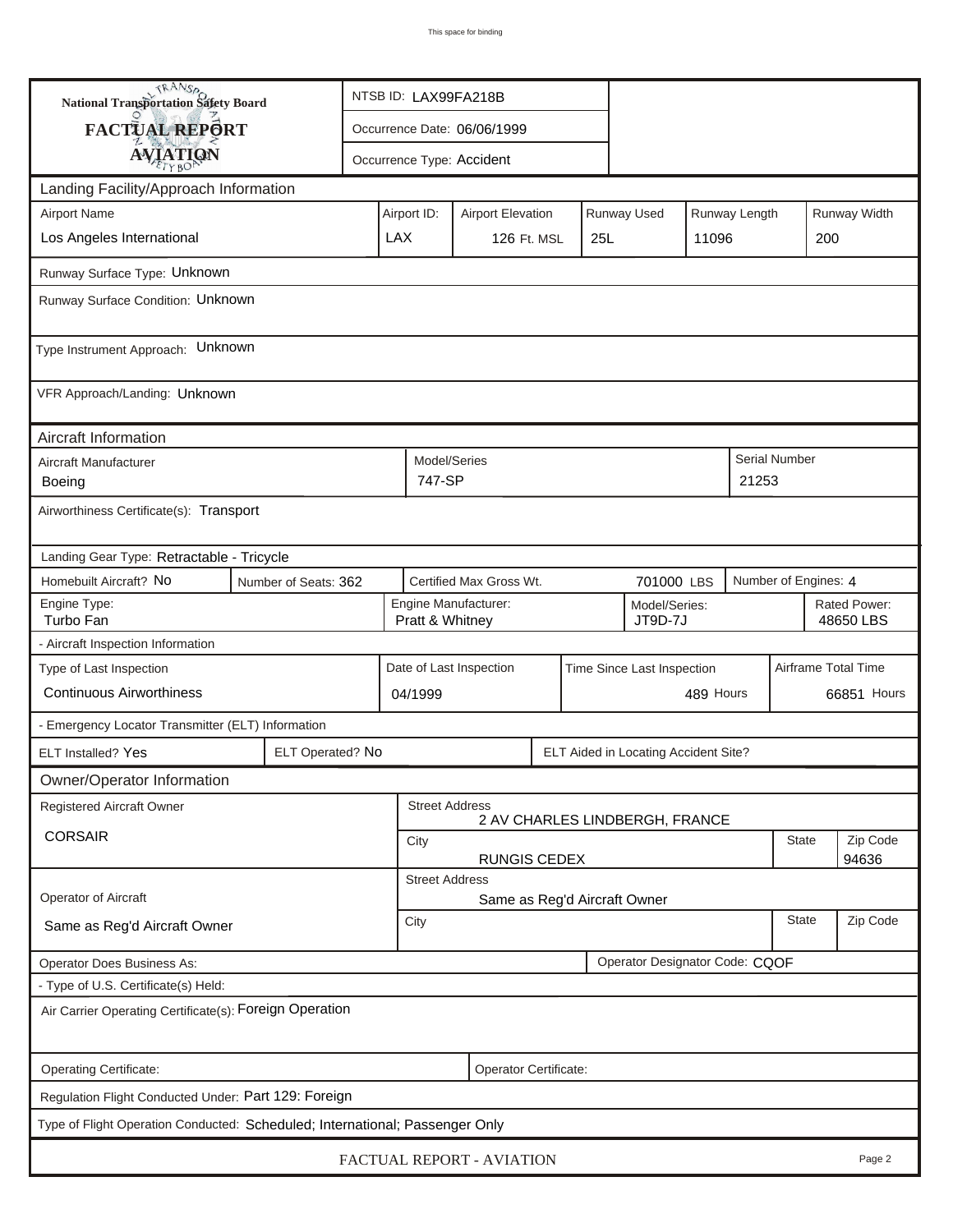|                                                                                                      | <b>National Transportation Safety Board</b>                 |          |                        |                                                      | NTSB ID: LAX99FA218B      |       |              |        |                                         |           |              |            |                                    |                     |
|------------------------------------------------------------------------------------------------------|-------------------------------------------------------------|----------|------------------------|------------------------------------------------------|---------------------------|-------|--------------|--------|-----------------------------------------|-----------|--------------|------------|------------------------------------|---------------------|
|                                                                                                      | FACTUAL REPORT                                              |          |                        | Occurrence Date: 06/06/1999                          |                           |       |              |        |                                         |           |              |            |                                    |                     |
|                                                                                                      |                                                             |          |                        |                                                      | Occurrence Type: Accident |       |              |        |                                         |           |              |            |                                    |                     |
| <b>AVIATION</b>                                                                                      |                                                             |          |                        |                                                      |                           |       |              |        |                                         |           |              |            |                                    |                     |
| <b>First Pilot Information</b><br>Date of Birth                                                      |                                                             |          |                        |                                                      |                           |       |              |        |                                         |           |              |            |                                    |                     |
| Name                                                                                                 |                                                             |          |                        |                                                      |                           | City  |              |        |                                         |           | <b>State</b> |            |                                    | Age                 |
| On File                                                                                              |                                                             |          |                        |                                                      |                           |       |              |        |                                         |           |              |            | On File                            | 52                  |
| Principal Profession: Civilian Pilot<br>Certificate Number: On File<br>Seat Occupied: Left<br>Sex: M |                                                             |          |                        |                                                      |                           |       |              |        |                                         |           |              |            |                                    |                     |
| Airline Transport; Foreign<br>Certificate(s):                                                        |                                                             |          |                        |                                                      |                           |       |              |        |                                         |           |              |            |                                    |                     |
| Airplane Rating(s):<br>Multi-engine Land; Single-engine Land                                         |                                                             |          |                        |                                                      |                           |       |              |        |                                         |           |              |            |                                    |                     |
| Rotorcraft/Glider/LTA: None                                                                          |                                                             |          |                        |                                                      |                           |       |              |        |                                         |           |              |            |                                    |                     |
|                                                                                                      |                                                             |          |                        |                                                      |                           |       |              |        |                                         |           |              |            |                                    |                     |
| Instrument Rating(s): Airplane<br>None<br>Instructor Rating(s):                                      |                                                             |          |                        |                                                      |                           |       |              |        |                                         |           |              |            |                                    |                     |
|                                                                                                      | Type Rating/Endorsement for Accident/Incident Aircraft? Yes |          |                        |                                                      |                           |       |              |        | Current Biennial Flight Review? 03/1999 |           |              |            |                                    |                     |
|                                                                                                      | Medical Cert.: Class 1                                      |          |                        | Medical Cert. Status: Valid Medical--no waivers/lim. |                           |       |              |        |                                         |           |              |            | Date of Last Medical Exam: 01/1999 |                     |
|                                                                                                      |                                                             |          |                        |                                                      |                           |       |              |        |                                         |           |              |            |                                    |                     |
| - Flight Time Matrix                                                                                 |                                                             | All A/C  | This Make<br>and Model | Airplane<br>Single Engine                            | Airplane<br>Mult-Engine   | Night |              | Actual | Instrument                              | Simulated |              | Rotorcraft | Glider                             | Lighter<br>Than Air |
| <b>Total Time</b>                                                                                    |                                                             | 12046    |                        | 2450                                                 | 9596                      |       |              |        |                                         |           |              |            |                                    |                     |
|                                                                                                      | Pilot In Command(PIC)                                       | 10427    |                        | 2450                                                 | 7977                      |       |              |        |                                         |           |              |            |                                    |                     |
| Instructor                                                                                           |                                                             | 1312     |                        | 1010                                                 |                           |       |              |        |                                         |           |              |            |                                    |                     |
| Last 90 Days                                                                                         |                                                             | 182      | 182                    | 182                                                  |                           |       |              |        |                                         |           |              |            |                                    |                     |
| Last 30 Days<br>Last 24 Hours                                                                        |                                                             | 47<br>12 | 47<br>12               |                                                      | 47<br>12                  |       |              |        |                                         |           |              |            |                                    |                     |
|                                                                                                      |                                                             |          |                        |                                                      |                           |       |              |        | Toxicology Performed? No                |           |              |            | Second Pilot? Yes                  |                     |
| Seatbelt Used?                                                                                       |                                                             |          | Shoulder Harness Used? |                                                      |                           |       |              |        |                                         |           |              |            |                                    |                     |
|                                                                                                      |                                                             |          |                        |                                                      |                           |       |              |        |                                         |           |              |            |                                    |                     |
|                                                                                                      | Flight Plan/Itinerary                                       |          |                        |                                                      |                           |       |              |        |                                         |           |              |            |                                    |                     |
|                                                                                                      | Type of Flight Plan Filed: IFR                              |          |                        |                                                      |                           |       |              |        |                                         |           |              |            |                                    |                     |
| Departure Point                                                                                      |                                                             |          |                        |                                                      |                           |       | <b>State</b> |        | Airport Identifier                      |           |              |            | Departure Time                     | Time Zone           |
| <b>PARIS</b>                                                                                         |                                                             |          |                        |                                                      |                           |       |              |        | <b>FPO</b>                              |           | 1110         |            |                                    | <b>PDT</b>          |
| Destination                                                                                          |                                                             |          |                        |                                                      |                           |       | <b>State</b> |        | Airport Identifier                      |           |              |            |                                    |                     |
|                                                                                                      | Same as Accident/Incident Location                          |          |                        |                                                      |                           |       |              |        | <b>LAX</b>                              |           |              |            |                                    |                     |
|                                                                                                      | Type of Clearance: IFR                                      |          |                        |                                                      |                           |       |              |        |                                         |           |              |            |                                    |                     |
|                                                                                                      | Type of Airspace: Class B                                   |          |                        |                                                      |                           |       |              |        |                                         |           |              |            |                                    |                     |
|                                                                                                      | Weather Information                                         |          |                        |                                                      |                           |       |              |        |                                         |           |              |            |                                    |                     |
|                                                                                                      | Source of Briefing:<br>Unknown                              |          |                        |                                                      |                           |       |              |        |                                         |           |              |            |                                    |                     |
| Method of Briefing: Unknown                                                                          |                                                             |          |                        |                                                      |                           |       |              |        |                                         |           |              |            |                                    |                     |
| FACTUAL REPORT - AVIATION<br>Page 3                                                                  |                                                             |          |                        |                                                      |                           |       |              |        |                                         |           |              |            |                                    |                     |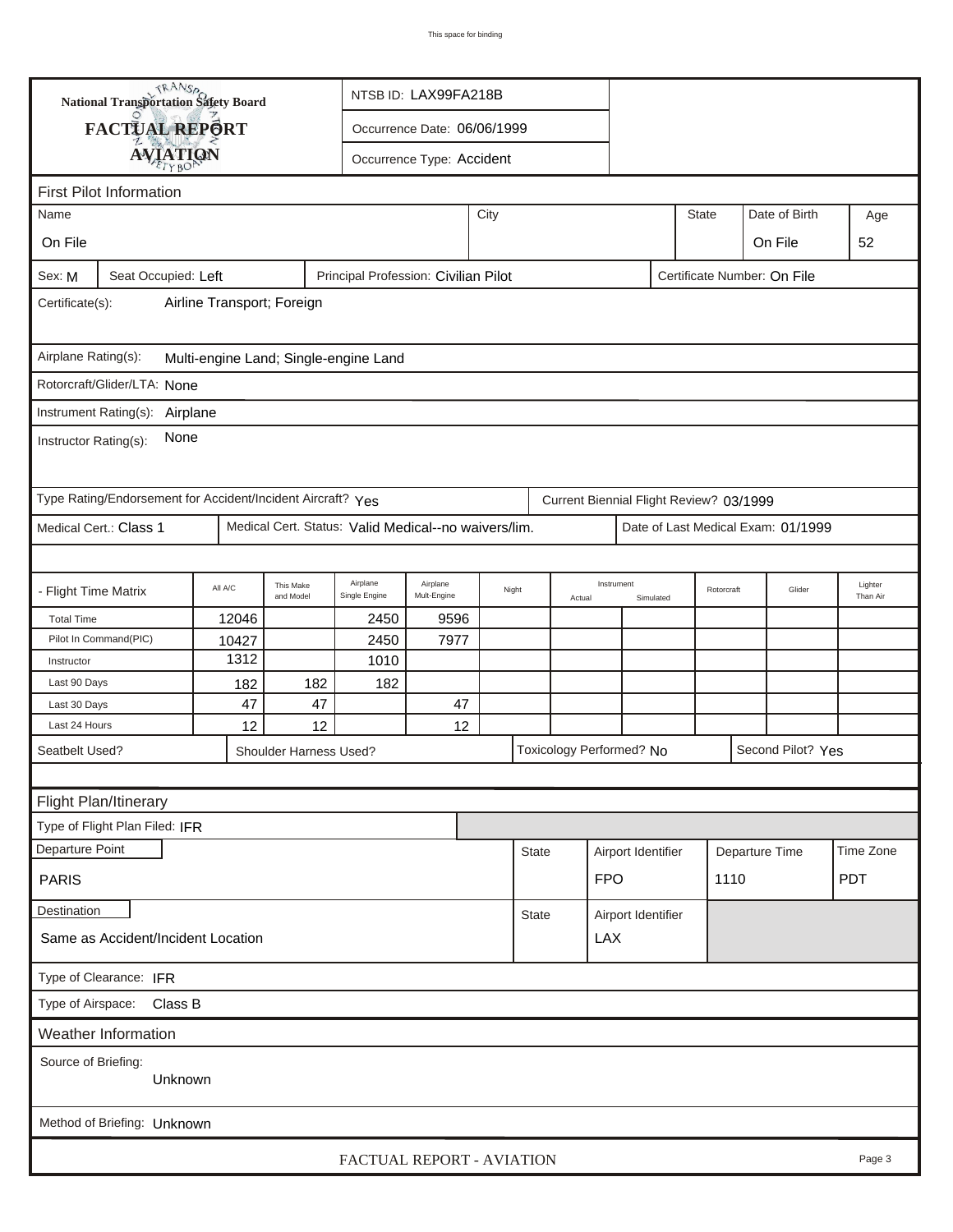|                        | <b>National Transportation Safety Board</b>  |                  |                      | NTSB ID: LAX99FA218B        |                     |                                 |   |                                                       |                              |                                  |       |           |
|------------------------|----------------------------------------------|------------------|----------------------|-----------------------------|---------------------|---------------------------------|---|-------------------------------------------------------|------------------------------|----------------------------------|-------|-----------|
|                        | FACTUAL REPORT                               |                  |                      | Occurrence Date: 06/06/1999 |                     |                                 |   |                                                       |                              |                                  |       |           |
|                        | <b>AVIATION</b>                              |                  |                      | Occurrence Type: Accident   |                     |                                 |   |                                                       |                              |                                  |       |           |
| Weather Information    |                                              |                  |                      |                             |                     |                                 |   |                                                       |                              |                                  |       |           |
| WOF ID                 | <b>Observation Time</b>                      | Time Zone        | <b>WOF Elevation</b> |                             |                     | WOF Distance From Accident Site |   |                                                       | Direction From Accident Site |                                  |       |           |
|                        |                                              |                  |                      |                             |                     |                                 |   |                                                       |                              |                                  |       |           |
| LAX                    | 2316                                         | <b>PDT</b>       |                      | 126 Ft. MSL                 |                     |                                 |   | 0 NM                                                  |                              |                                  |       | Deg. Mag. |
|                        | Sky/Lowest Cloud Condition: Scattered        |                  |                      |                             |                     | 1000 Ft. AGL                    |   |                                                       |                              | Condition of Light: Night/Bright |       |           |
|                        | Lowest Ceiling: None                         |                  |                      | Ft. AGL                     | Visibility:         |                                 | 7 | <b>SM</b>                                             |                              | Altimeter:                       | 29.98 | "Hg       |
| Temperature:           | 16 °C                                        | Dew Point:       | 13 °C                |                             | Wind Direction: 220 |                                 |   |                                                       |                              | Density Altitude:                |       | Ft.       |
| Wind Speed: 4          |                                              | Gusts:           |                      |                             |                     |                                 |   | Weather Condtions at Accident Site: Visual Conditions |                              |                                  |       |           |
| Visibility (RVR):      | Ft.                                          | Visibility (RVV) |                      | <b>SM</b>                   |                     | Intensity of Precipitation:     |   |                                                       |                              |                                  |       |           |
|                        | Restrictions to Visibility: None             |                  |                      |                             |                     |                                 |   |                                                       |                              |                                  |       |           |
|                        |                                              |                  |                      |                             |                     |                                 |   |                                                       |                              |                                  |       |           |
| Type of Precipitation: | None                                         |                  |                      |                             |                     |                                 |   |                                                       |                              |                                  |       |           |
|                        |                                              |                  |                      |                             |                     |                                 |   |                                                       |                              |                                  |       |           |
|                        | <b>Accident Information</b>                  |                  |                      |                             |                     |                                 |   |                                                       |                              |                                  |       |           |
|                        | Aircraft Damage: Substantial                 |                  |                      | Aircraft Fire: None         |                     |                                 |   | Aircraft Explosion None                               |                              |                                  |       |           |
|                        | Classification: Foreign Registered/U.S. Soil |                  |                      |                             |                     |                                 |   |                                                       |                              |                                  |       |           |
|                        | - Injury Summary Matrix                      | Fatal            | Serious              | Minor                       | None                | <b>TOTAL</b>                    |   |                                                       |                              |                                  |       |           |
| <b>First Pilot</b>     |                                              |                  |                      |                             | 1                   | 1                               |   |                                                       |                              |                                  |       |           |
| Second Pilot           |                                              |                  |                      |                             | $\mathbf{1}$        |                                 |   |                                                       |                              |                                  |       |           |
| <b>Student Pilot</b>   |                                              |                  |                      |                             |                     |                                 |   |                                                       |                              |                                  |       |           |
|                        | Flight Instructor                            |                  |                      |                             |                     |                                 |   |                                                       |                              |                                  |       |           |
| <b>Check Pilot</b>     |                                              |                  |                      |                             |                     |                                 |   |                                                       |                              |                                  |       |           |
|                        | <b>Flight Engineer</b>                       |                  |                      |                             | 1                   |                                 |   |                                                       |                              |                                  |       |           |
|                        | Cabin Attendants                             |                  |                      |                             | 9                   | 9                               |   |                                                       |                              |                                  |       |           |
| Other Crew             |                                              |                  |                      |                             | 1                   | 1                               |   |                                                       |                              |                                  |       |           |
| Passengers             |                                              |                  |                      |                             | 261                 | 261                             |   |                                                       |                              |                                  |       |           |
| - TOTAL ABOARD -       |                                              |                  |                      |                             | 274                 | 274                             |   |                                                       |                              |                                  |       |           |
| Other Ground           |                                              | 0                | 0                    | 0                           |                     | 0                               |   |                                                       |                              |                                  |       |           |
|                        | - GRAND TOTAL -                              | 0                | $\overline{0}$       | 0                           | 274                 | 274                             |   |                                                       |                              |                                  |       |           |
|                        |                                              |                  |                      |                             |                     |                                 |   |                                                       |                              |                                  |       |           |
|                        | FACTUAL REPORT - AVIATION<br>Page 4          |                  |                      |                             |                     |                                 |   |                                                       |                              |                                  |       |           |